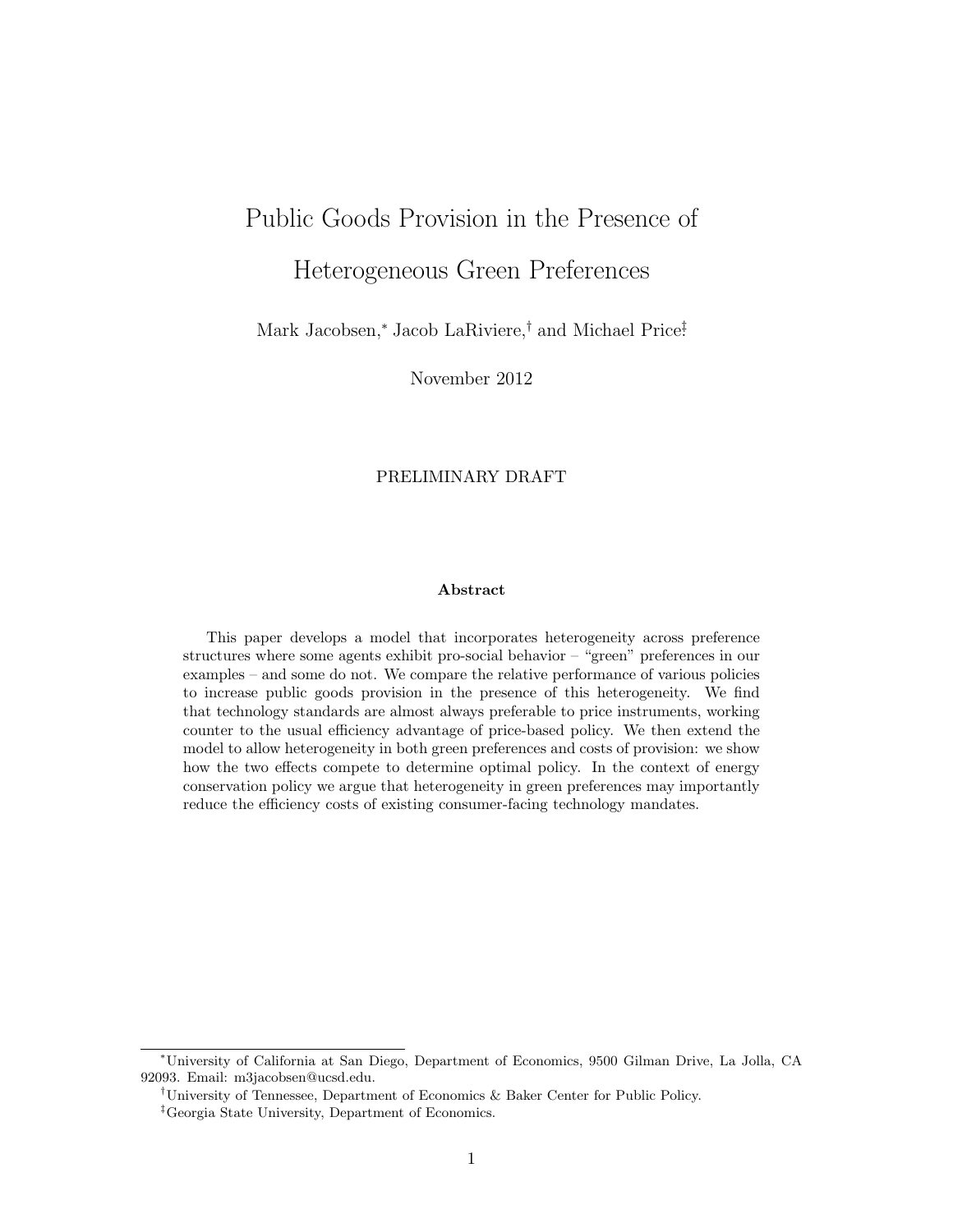## 1 Introduction

The private provision of public goods is playing an increasingly important role in overall public goods provision. Governments and NGOs, for example, rely on private provision and charitable giving to supplement shrinking city, state and federal contributions. In the context of energy conservation, social comparisons and advertising are similarly used to accentuate pro-social behavior on the part of consumers, increasing the private provision of energy conservation even in the absence of binding policy.<sup>[1](#page-1-0)</sup> A growing literature models the underlying rationale for private provision of public goods.

We build on this literature, now asking the related policy question: In an economy where public goods are already being provided privately, but to insufficient levels, what are the merits of alternative policy instruments to further increase their provision? There are several reasons why accounting for private provision of public goods could affect the design of policy. First, there are a variety of results showing that different individuals in the economy have different values for their own public good provision (for example [Costa](#page-21-0) [and Kahn](#page-21-0) [\(2011\)](#page-21-0) and [Jacobsen, Kotchen, and Vandenbergh](#page-21-1) [\(2012\)](#page-21-1)).[2](#page-1-1) Second, reasons such as warm glow, moral suasion and impure altruism have all been shown to exist in both the lab and the field [\(Andreoni](#page-21-2) [\(1989\)](#page-21-2), Levitt and List (2007)). Third, accounting for alternative preference structures can lead to dramatically different equilibrium outcomes for public good provision and the composition of who provides public goods (Andreoni  $(1991)$ .

We find that price-based policies can be significantly more costly than standards. Specifically, if agents have heterogeneous preferences for a public good then private provision of that public good combined with a minimum standard is always more efficient than a tax to reach the same aggregate level of provision. This result is the opposite of the usual policy prescription (deriving from heterogeneity in costs) but arises from a simple intuition: agents with stronger, pro-social, preferences for the public good will more pro-

<span id="page-1-0"></span><sup>&</sup>lt;sup>1</sup>[Allcott](#page-21-3) [\(2011\)](#page-21-4) and [Ferraro and Price](#page-21-4) (2011) for example show that high use households are significantly more responsive to pro-social appeals aimed at promoting conservation of energy and water. [Kotchen and](#page-21-5) [Moore](#page-21-5) [\(2007\)](#page-21-5) consider green electricity programs.

<span id="page-1-1"></span><sup>2</sup>Survey evidence of heterogeneity is also available: [Saphores, Nixon, Gounseitan, and Shapiro](#page-22-0) [\(2007\)](#page-22-0) measure consumer willingness to pay for a green product with no outward differences. The find distinct groups in the population: 30% are unwilling to pay any price premium, for example, while 35% are willing to pay an added premium up to 10%.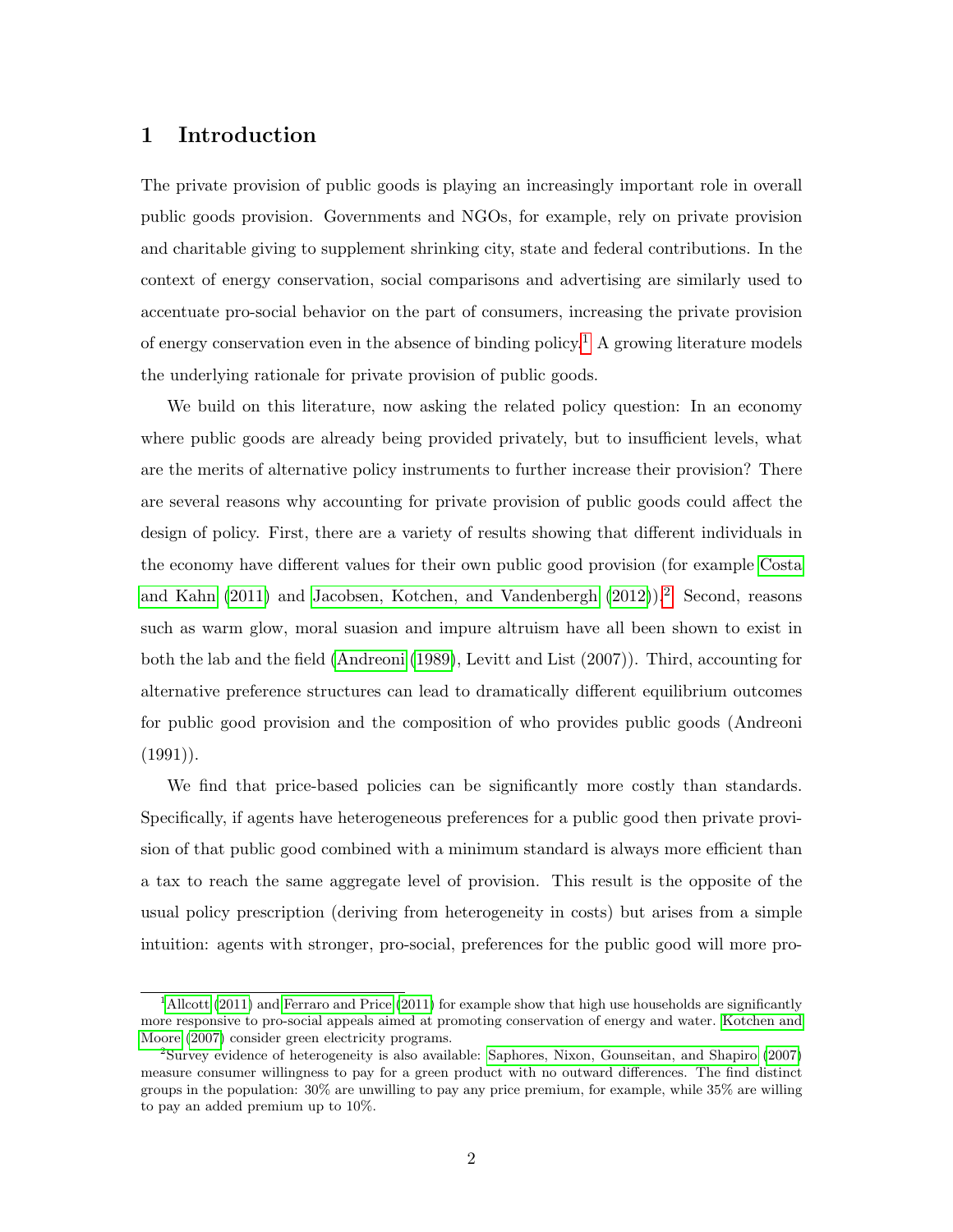vide more of it. This means the public good is provided asymmetrically across individuals, violating the equimarginal principal if marginal costs of provision are rising.[3](#page-2-0) A uniform price incentive causes all agents to provide more of the good, preserving the equimarginal violation. Conversely, a binding standard helps equalize marginal costs across agents. To our knowledge our model is the first to show the superiority of standards under a simple, general source of pro-social preference heterogeneity with no additional constraints.[4](#page-2-1)

While the scope of our model is broad, we motivate the discussion in the context of "green" preferences and the private provision of environmental goods like energy conservation. Some agents will care only about their own private returns while others care about environmental benefit both to themselves and others in the economy. In this regard, green preferences in our model will be in the spirit of efficiency preferences as modeled in [Charness and Rabin](#page-21-6) [\(2002\)](#page-21-6) or pro-social behavior as in [Benabou and Tirole](#page-21-7) [\(2006\)](#page-21-7). Rising marginal costs of provision, fundamental to the intuition behind our results, also accord well with the energy conservation setting: 41% of U.S. carbon emissions are either residential (largely via residential electricity use) or from personal vehicles meaning the provision of conservation rests largely on choices made by individual households. Marginal cost of improved energy-efficiency in durables like refrigerators, light bulbs, and cars will be rising for an individual choosing to increase their own contribution to conservation.

In this context, our result suggests an increased role for policy mandates like minimum standards on energy efficiency. Taxes or subsidies to encourage energy-efficient products will, in the presence of existing private provision, involve relatively greater cost. It is important to point out that a second, key source of heterogeneity is also likely in many settings: differences across individuals in the cost of provision. We extend our model to show how the two effects combine: greater heterogeneity in green preferences favors a standard while (relatively) greater heterogeneity in cost will favor a price-based policy.

The remainder of this paper is organized as follows: section two introduces the theo-

<span id="page-2-0"></span> $3A$ gents who provide more of the public good will pay a higher price on the margin, either in direct costs (coming through the technology for individual provision) or in opportunity costs (coming from decreasing marginal utility for an outside consumption good).

<span id="page-2-1"></span><sup>&</sup>lt;sup>4</sup>In the existing literature standards instead tend to emerge as the preferred policy in behavioral models of limited attention or hyperbolic discounting: in these settings the policy mandate can improve decisionmaking or reduce later regret. For example [Allcott, Mullainathan, and Taubinksy](#page-21-8) [\(2012\)](#page-21-8) consider the case of fuel economy rules.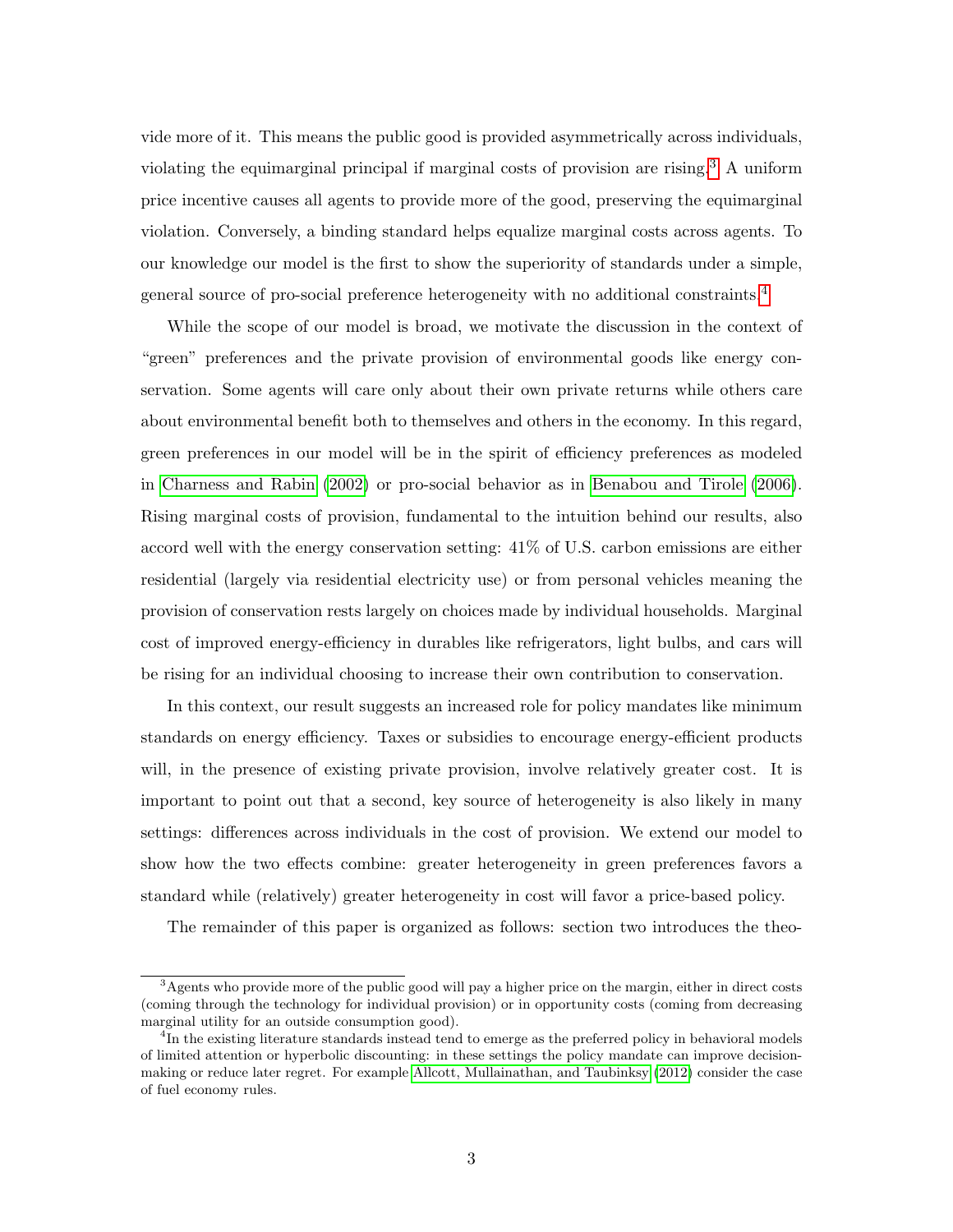retical model and derives analytical results. Section three provides an algebraic example of the theoretical model. Section four discusses the theory in the context of light bulb efficiency and automobile choice, and section five concludes.

# 2 Public Goods Provision and Green Preferences

We outline a theoretical model of public goods provision that leads to heterogeneity in private provision of the public good. We then analyze the cost of alternative policies to increase public goods provision in this setting. Section 2.2 extends the model to allow a second form of heterogeneity: differences between agents in the cost of provision. We show how the two sources of heterogeneity compete in determining optimal policy choice. Proofs appear in Appendix A.

## 2.1 Modeling Preference Heterogeneity

We begin with a simple model of utility over a numeraire private good, c and a public good, X. Provision of X will be the sum across N members of the economy where  $x_i$  is the contribution of the *i*th member,  $\Sigma_{i=1}^N x_i = X$ , and  $\Sigma_{j\neq i} x_j = X_j$ . Individuals provide the public good subject to a strictly convex cost function  $h(x_i)$  with  $h'(x_i) > 0$ ,  $h''(x_i) > 0$ . We will consider the provision of energy conservation and environmental quality in our examples below, but the setting is generalizable to any public good.

Preferences over the two goods will be given by:

<span id="page-3-0"></span>
$$
U_i(c_i, X | \Theta) = c_i + \tilde{V}_i f(X)
$$
  
s.t.  $y_i = c_i + h(x_i)$   

$$
\Rightarrow U_i(c_i, X | \Theta) = y_i - h(x_i) + \tilde{V}_i f(X)
$$
 (1)

In equation [\(1\)](#page-3-0) utility is assumed linear in the numeraire good and the weakly concave function  $f(\cdot)$  represents an agent's valuation of the public good.<sup>[5](#page-3-1)</sup> It is equivalent to

<span id="page-3-1"></span><sup>&</sup>lt;sup>5</sup>We will assume, as is common in the public goods literature, that  $\lim_{x\to 0} f'(X) = \infty$  and  $f'(X) \ge 0$ for all  $X$ .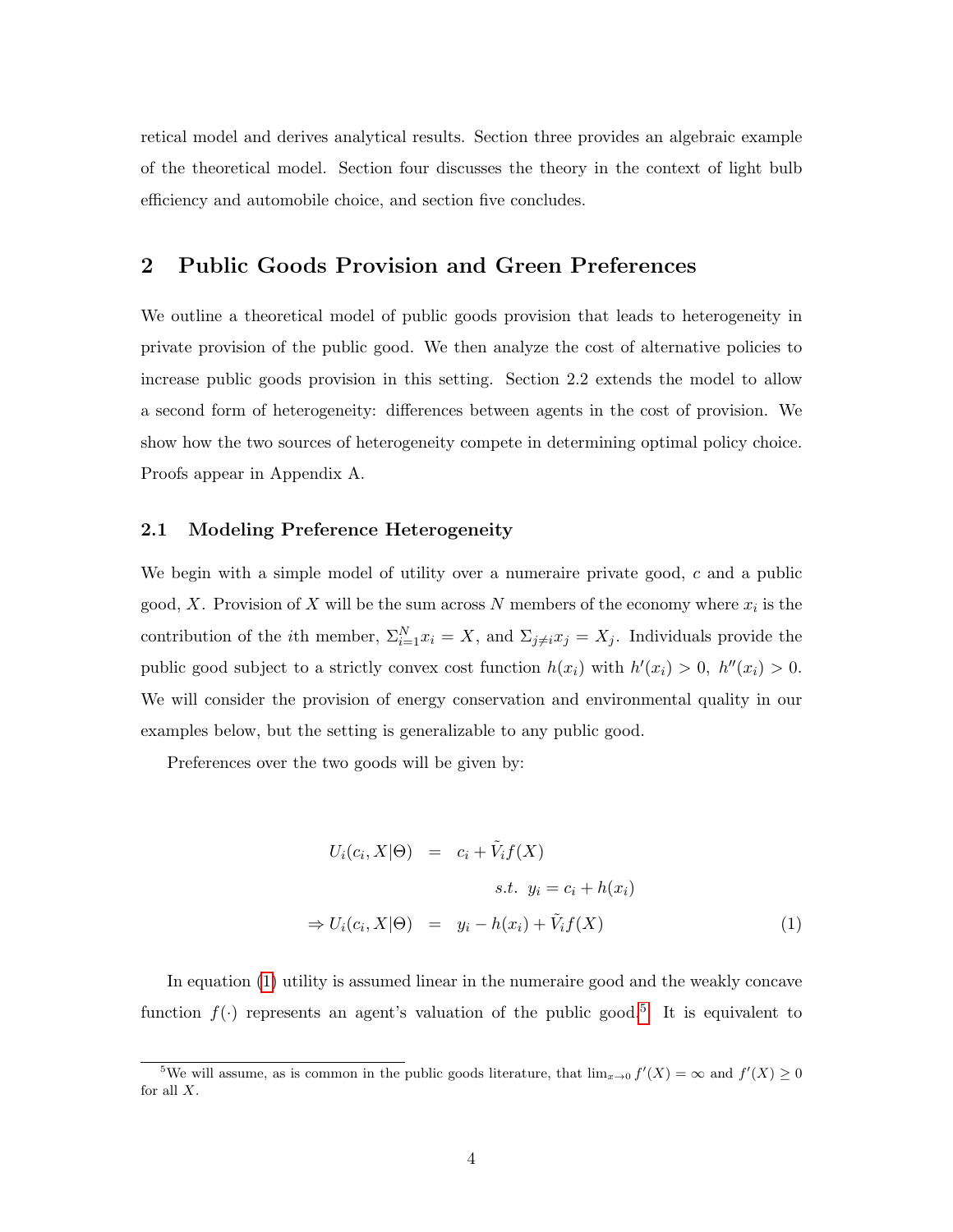write the model with decreasing marginal utility over the consumption good and a linear budget constraint following [Andreoni](#page-21-2) [\(1989\)](#page-21-2); this formulation appears in Appendix B. The heterogeneity we will study in the model appears in the term  $\tilde{V}_i$ , scaling each agent's preference for the public good.<sup>[6](#page-4-0)</sup> For simplicity we will allow two types of agents, a share  $\alpha$  with  $\tilde{V}_i > 1$  and a share  $(1 - \alpha)$  with  $\tilde{V}_i = 1$ .

In practice, there are several interpretations of heterogeneity in  $\tilde{V}$ . First, the differences could be due to strict neoclassical preference heterogeneity. Indeed, there is significant evidence that agents have varying preferences for individually provided public goods [\(Saphores, Nixon, Gounseitan, and Shapiro](#page-22-0) [\(2007\)](#page-22-0) and [Costa and Kahn](#page-21-0) [\(2011\)](#page-21-0)). Second, variation in  $\tilde{V}$  could embed heterogeneity in social norms throughout an economy, such as in [Benabou and Tirole](#page-21-7) [\(2006\)](#page-21-7). Third, heterogeneity in  $\tilde{V}$  allows generalized efficiency preferences, as in [Charness and Rabin](#page-21-6) [\(2002\)](#page-21-6).

The efficiency preferences interpretation accords particularly well with a form of green preferences, and can be represented in the following utility structure:

<span id="page-4-1"></span>
$$
U_i(c_i, X | \Theta) = c_i + f_i(X) + s \Sigma_{j \neq i} f_j(X). \tag{2}
$$

Added to the neoclassical specification is an additional term, multiplied by a weight s, that includes the sum of other agents' valuation of the public good. This is a green preference in the sense that the agent desires the socially efficient outcome as in [Charness and Rabin](#page-21-6)  $(2002)$ . The form implies that individual i will adjust their own provision of the public good toward social efficiency. In our setting the  $\alpha$  "green" agents with  $\tilde{V} > 1$  can be thought of as having utility as in [\(2\)](#page-4-1). This is equivalent to setting  $\tilde{V} = 1 + s(N - 1)$ for these agents. The remaining  $(1 - \alpha)$  "non-green" agents will have strictly neoclassical utility (i.e.,  $s = 0$  and  $\tilde{V} = 1$ ).

The standard first order conditions for the privately optimal provision of the public good are given in our model by:

<span id="page-4-2"></span>
$$
h'(x_i^*) \ge \tilde{V}f'(x_i^* + X_{i \ne j}^*) \quad \forall \ i
$$
\n<sup>(3)</sup>

<span id="page-4-0"></span><sup>&</sup>lt;sup>6</sup>For simplicity we assume that the shape of preferences for the public good given in  $f(X)$  is common across agents, though other sources of heterogeneity at the margin can also produce our result.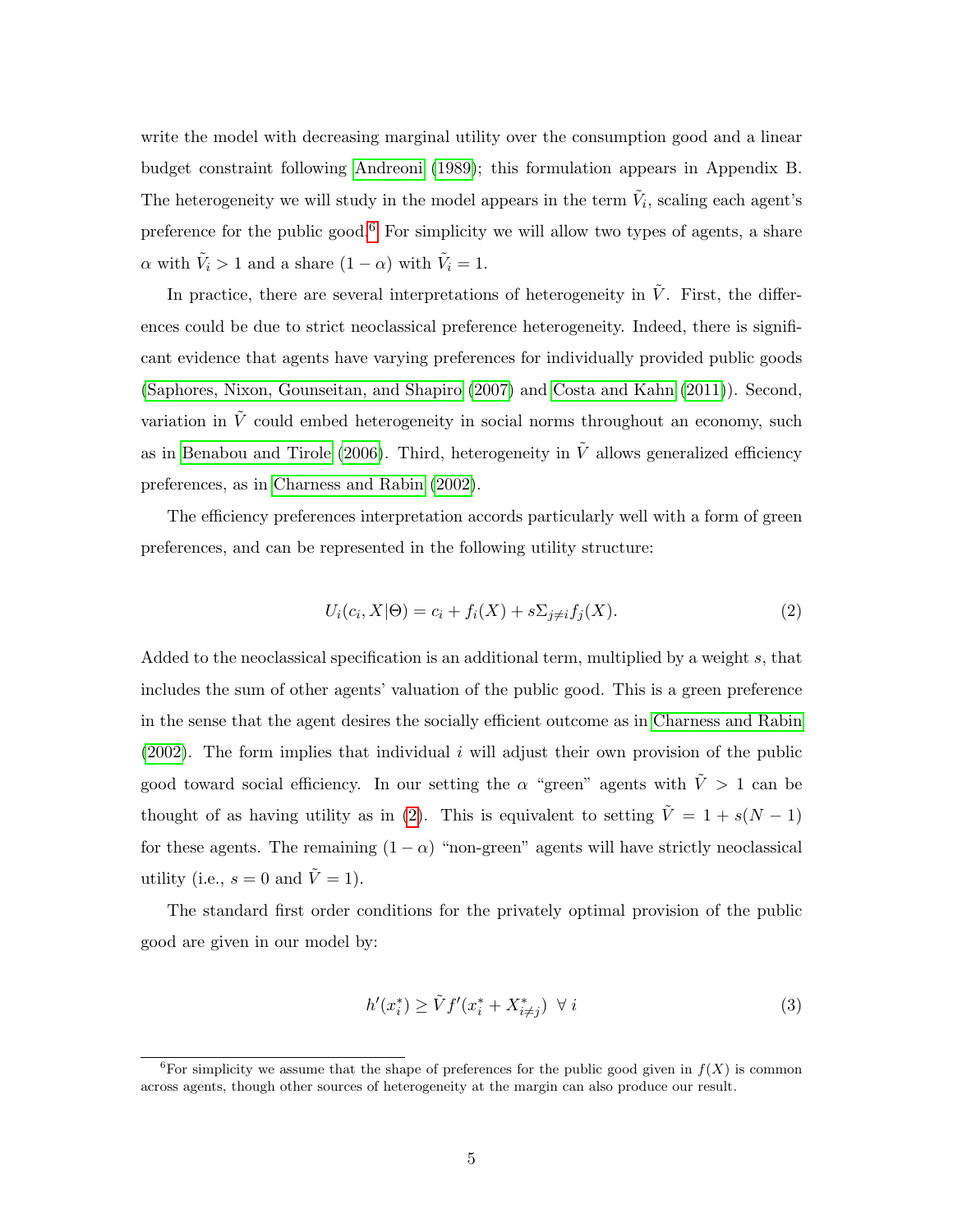with equality if  $x_i > 0$ . Combined with our assumption of common costs of provision (we will show how cost side heterogeneity enters in Section 2.2 below) this allows a straightforward summary of the difference across agents:

Proposition 1: Green agents provide more of the public good than non-green agents.

Intuitively, since the marginal benefit associated with each unit of the public good is higher for green agents than non-green agents, they will alway provide more of the public good. Figure 1 shows this graphically, indexing green agents as  $g$  and non-green agents as u. The privately optimal levels of provision (solving the first order conditions in  $(3)$ ) are indicated by  $\hat{x}_g$  and  $\hat{x}_u$ .

Further assuming increasing marginal costs (for example of energy conservation by individual households) the model immediately leads to the following:



Figure 1: Basic Equilibrium

Proposition 2: For any level of public goods provision  $\tilde{X}$ , it is cost minimizing to have all agents provide identical quantities.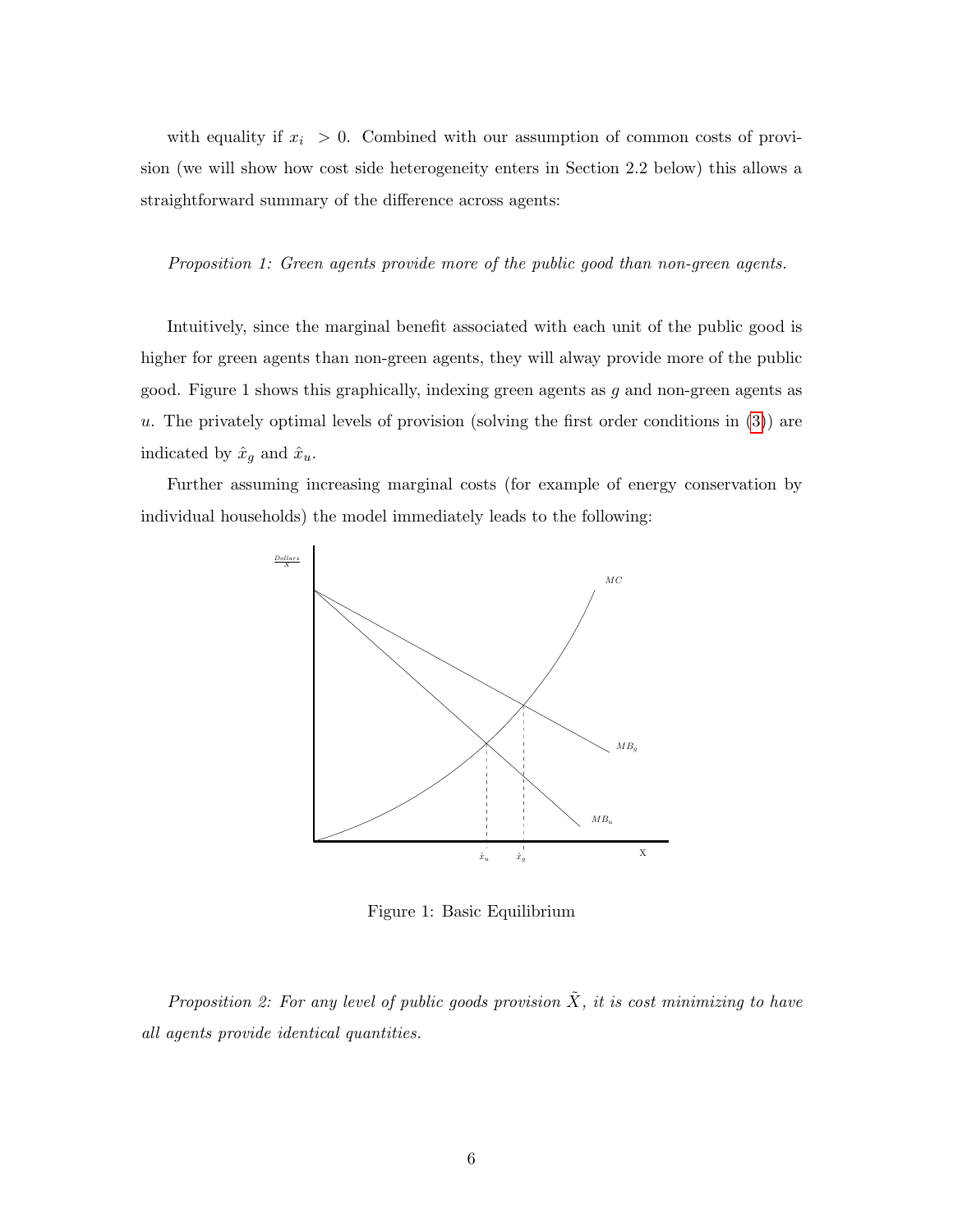Corollary 1: Private provision of the public good is socially efficient (with respect to the direct benefits in each  $f_i(X)$ ) if all agents have full social efficiency preferences.

Proposition 2 is simply the classic equimarginal principle in the context of our model: since the marginal cost of provision is increasing and symmetric across agents the minimumcost provision of any aggregate X will involve  $x_i = x_j$ . In Figure 1, the marginal cost of provision for green agents is larger than the marginal cost of provision for non-green agents. As a result, the private equilibrium cannot minimize cost due to the wedge in marginal costs across agents.

The assumption of increasing marginal costs accords well, for example, with energy conservation provided through lighting choices: the switch from incandescent to CFL bulbs may be relatively cheap, but if an individual wishes to provide even more conservation they begin moving up a marginal cost curve, perhaps switching to relatively expensive LED-based products. Our assumptions in this simple version of the model will be met to the extent consumers face similar costs in the marketplace and the technologies are close substitutes in providing a final good (household lighting in this case). We consider other examples and cases where cost heterogeneity enters in the discussion below.

Corollary 1 includes two important features that make it differ from the classic definition of equilibrium public goods provision (e.g. in [Samuelson](#page-22-1) [\(1954\)](#page-22-1)). First, each agent provides their own contribution of the public good through independent convex cost functions,  $h(\cdot)$ . These agents must therefore have the same preferences in order to guarantee provision of identical quantities as required by Proposition 2. Second, these preferences must place enough weight on the public good to bring the aggregate level of provision up to the efficient level. The weights needed are given in [\(2\)](#page-4-1) where  $s = 1$ . Note that the social planner here implicitly only considers direct benefits of provision, contained in  $f_i(X)$ . If the planner also considers the feedbacks in the efficiency preference term we would again arrive at under-provision of the good in equilibrium. We will abstract from this distinction in what follows by considering the planner's problem as a cost-minimization subject to reaching a specified level of provision in aggregate.

We now turn to the motivating question about cost-minimizing policy. We will compare the performance of a price instrument (a subsidy to public good provision in this case) to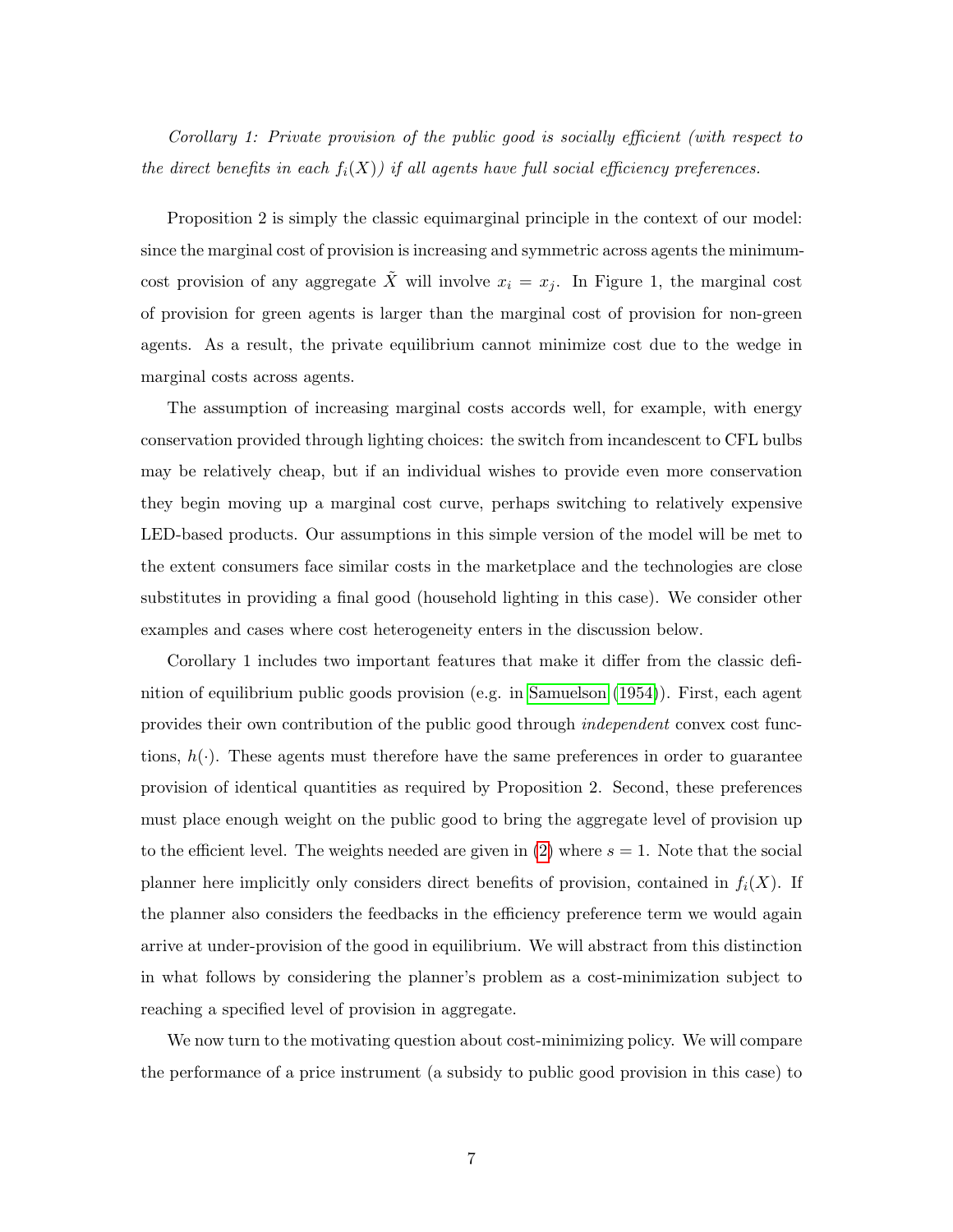the performance of a standard that enforces a minimum level of public good provision.<sup>[7](#page-7-0)</sup> For simplicity, we assume perfect enforcement of both policies:

Proposition 3: For any level of regulated public goods provision  $\tilde{X}$  such that the standard binds for all agents,  $\frac{\tilde{X}}{N} \geq \hat{x_g}$ , a standard is always more efficient than a price instrument.

Proposition 4: For any level of regulated public goods provision  $\tilde{X}$  such that the standard binds for non-greens but not for green agents,  $\hat{x_g} \geq \frac{\tilde{X}}{N} \geq \hat{x_u}$ , a standard is always more efficient than a price instrument.

The intuition behind Proposition 3 follows first from the equimarginal principle: if the standard binds for all agents then they all provide  $\frac{\tilde{X}}{N} \equiv \bar{x}$  units of the public good and reach aggregate provision at minimum cost. A uniform price subsidy across types, on the other hand, preserves a wedge in the level of provision between greens and non-greens. The difference in provision, and therefore marginal cost, means that the price policy will always be less efficient. Subsidies targeted by type can still produce efficiency (shown below), though we will argue that these are infeasible in practice.

Proposition 4 is based on a similar intuition, though requires additional analysis since neither policy is able to satisfy the equimarginal condition. (The standard in this case is not binding for green agents so they will provide more of the public good under either policy.) The key intuition for the result is that the subsidy increases provision from both types of agents while the standard only increases provision from non-green agents, who have relatively low marginal cost. The concavity of benefits from the public good introduces an additional factor, which we find reinforces the result in the proposition: if the unconstrained "green" agents provide somewhat less of the good when the standard is in place (due to declining marginal benefits in the aggregate), this acts to further reduce the wedge between the two types of agents. The standard is therefore unambiguously preferred for any level of provision greater than the private optimal level.

<span id="page-7-0"></span><sup>&</sup>lt;sup>7</sup>Note that to agents in a large economy, a quota on emissions will manifest as a price instrument. For example, an emissions quota applying to electricity production will appear as higher electricity prices to households.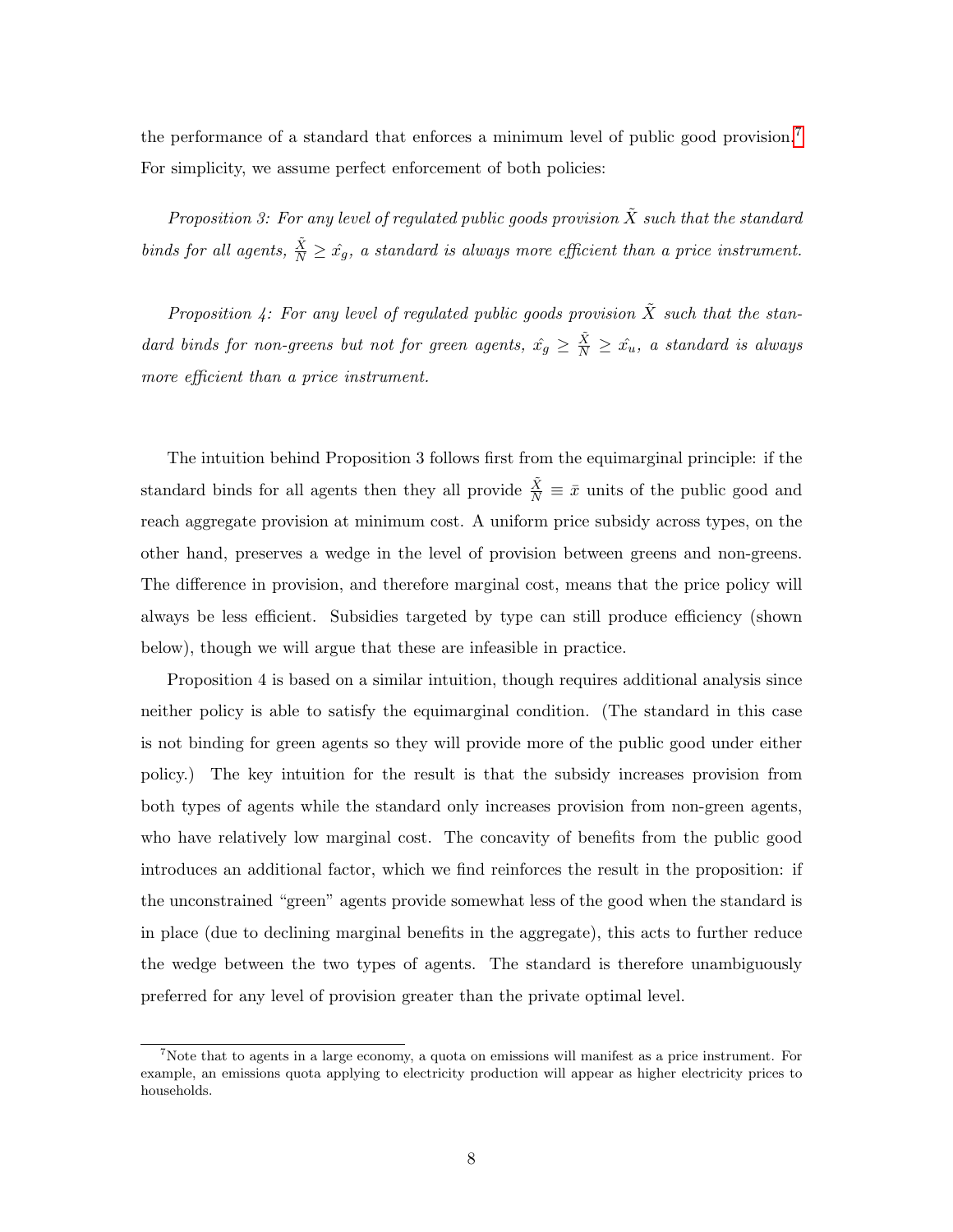The effect of price instruments and standards in the case considered by Proposition 4 is shown in Figures 2 and 3. In Figure 2, the subsidy for public good provision shifts each curve up by the level of the subsidy,  $\tau$ . Each type sets private marginal benefit (now including the subsidy) equal to marginal cost, preserving a wedge in marginal cost across types:  $MC(x_u(\tau)) < MC(x_g(\tau))$ .



Figure 2: Equilibrium with a price instrument

Figure 3 shows the case where the standard binds only for the non-green type. In this case, the non-green agent must provide at a level greater than their private optimum  $(\bar{x} > \hat{x}_u)$ . This brings the two types closer together (holding the choice of the green fixed), reducing aggregate cost. Further, a possible indirect effect of the standard on greens also appears in the figure: when non-greens are induced to provide more the marginal benefit of existing provision by greens may be lowered. Greens then provide (weakly) less than before  $(x_g(\tilde{X}) \leq \hat{x}_g)$ . Both effects of the standard, then, act to narrow the wedge in marginal costs between non-green and green agents.

In addition to demonstrating the advantage of a standard, as in the propositions above, the model also permits consideration of the relative size of this advantage with respect to parameters. Corollaries 2 and 3 below are the first steps toward the comparison, and show how provision of each type of agent changes as a function of  $\alpha$ , the proportion of green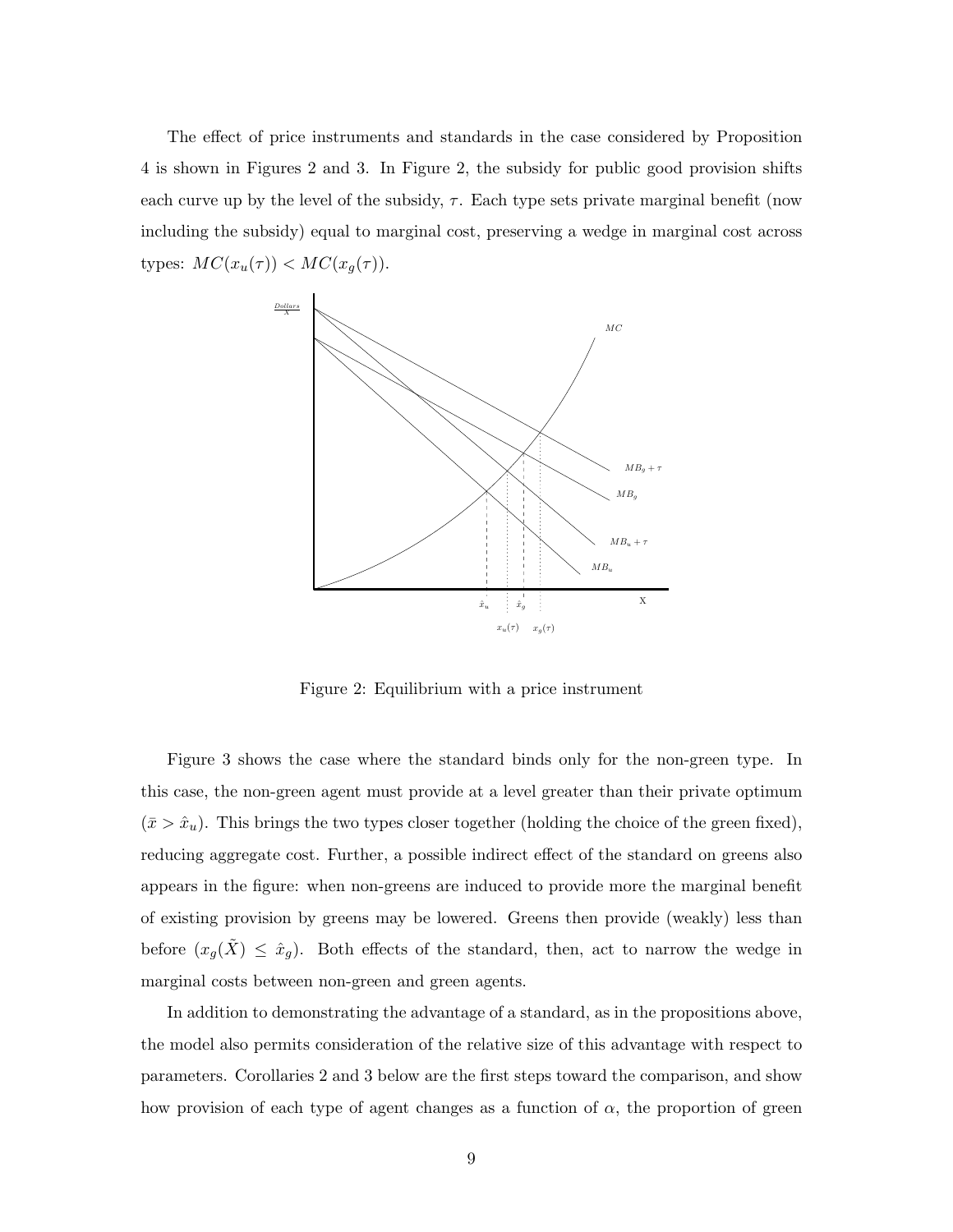

Figure 3: Equilibrium under a standard

agents, and  $\tilde{V}$ , the strength of their preferences under the price instrument:

Corollary 2: The provision of green agents in the case of price instruments,  $x_g^t$ , and the price instrument/subsidy needed to attain a given level of public good provision,  $\tau$ , are both always decreasing in the percentage of green agents,  $\alpha$ .

Corollary 3: The provision of green agents in the case of price instruments,  $x_g^t$ , is increasing and the price instrument/subsidy needed to attain a given level of public good provision,  $\tau$ , is decreasing in the strength of the green preference,  $\tilde{V}$ .

The intuition behind Corollary 2 is straightforward. If the number of green agents increases then the unregulated level of public good provision increases. As a result, the needed price instrument to attain any particular level of public goods provision falls since less of an incentive is needed. Similarly, as overall provision rises the marginal benefit may fall causing each individual green to produce slightly less. The intuition behind Corollary 3 is almost identical, except that now the increase in unregulated provision comes through increased strength of individual preferences in  $\tilde{V}$  rather than an increase in the number of greens overall.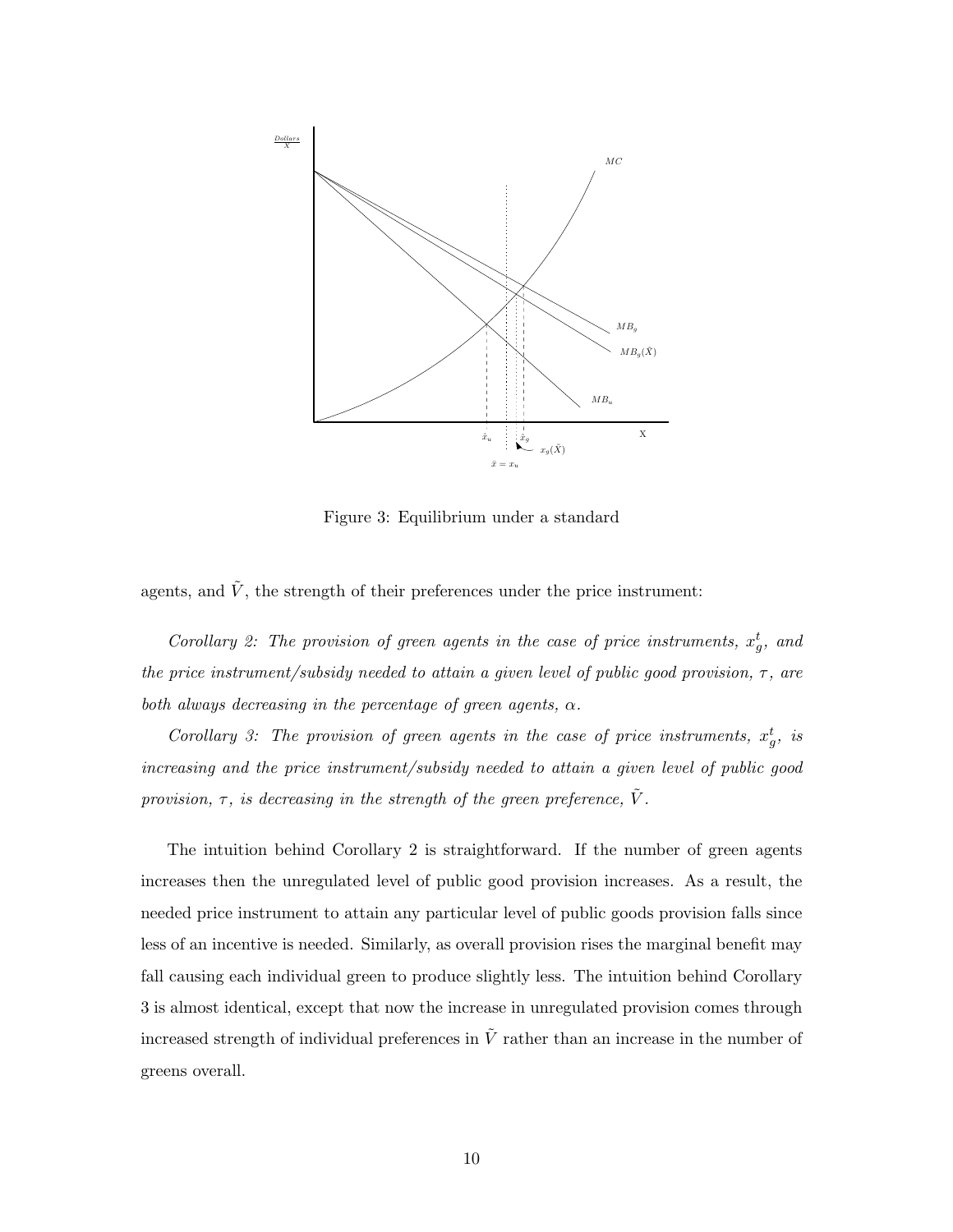The corollaries lead to two results on the size of the cost advantage offered by a standard:

Proposition 5: For any level of regulated public goods provision,  $\tilde{X}$ , such that the standard binds of all agents,  $\frac{\tilde{X}}{N} \geq \hat{x_g}$ , the difference in welfare between the two policies,  $\Delta_{ts}$ , is single peaked in the percentage of green agents,  $\alpha$ .

Proposition 5 states that the two policies are identical in the case of homogeneous preferences (reducing to the standard result) but lead to increasingly different levels of welfare as the composition of preferences in the economy becomes more and more different. Intuitively, welfare loss from a price instrument is due to agents providing different levels of the public good at different marginal costs. This cumulative losses, therefore, are most pronounced and most relevant for total provision when the mass of public good provided by each type is large.

Corollary 4: For any level of regulated public goods provision  $\tilde{X}$  such that the standard binds for all agents,  $\frac{\tilde{X}}{N} \geq \hat{x}_g$ , the difference in welfare between the two policies,  $\Delta_{ts}$ , is everywhere increasing in the strength of the green preference,  $\tilde{V}$ .

As shown above, stronger green preference,  $\tilde{V}$ , induces more provision from green agents and increases the wedge between green and non-green provision. As a result, the tax leads to progressively greater costs than the standard.

Taken together, the results in this subsection consider the effect on public goods provision when a fraction of people in the economy have pro-social, greener, preferences. We show how these agents provide more of the public good in an unregulated setting, leading to a wedge between their marginal costs and those of the remaining agents in the economy. This wedge is preserved if the government employs a price instrument in order to increase aggregate provision of the public good. Standards, in contrast, act to reduce the cost wedge and therefore attain increases in public goods provision more cheaply. Finally, we find the relative benefit of standards over taxes is increasing in the degree of preference heterogeneity in the economy. In our model, this comes either through stronger preferences among individual greens or an increase in their numbers overall.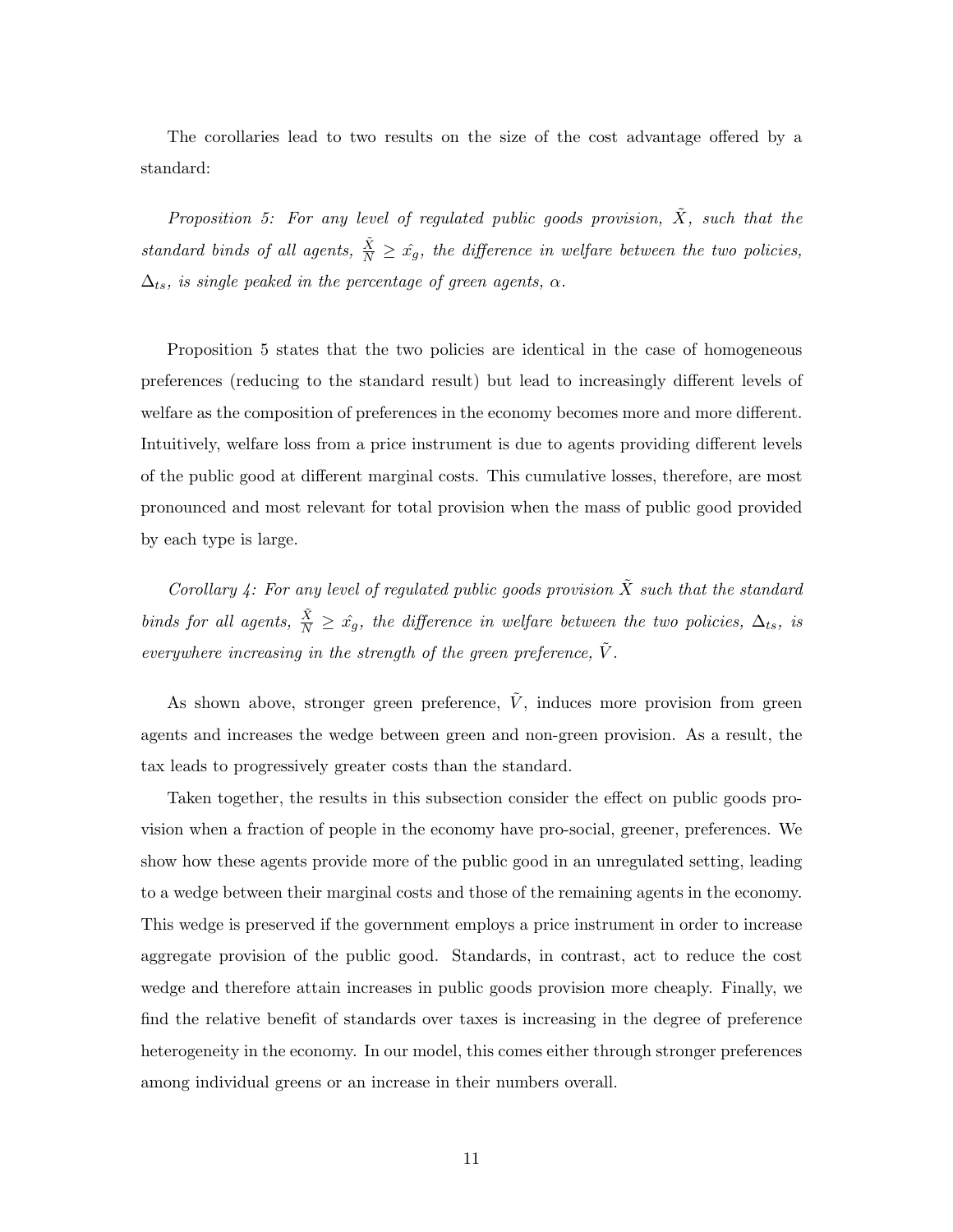## 2.2 Asymmetric Instruments and Costs

We now relax the assumptions of the model in two key dimensions: first, we consider the possibility of an asymmetric policy instrument where greens can receive a different subsidy than non-greens. Second, we consider asymmetry in the costs of provision, allowing greens to have larger or smaller costs of providing the public good than non-greens.

Proposition 6: There is an asymmetric price instrument which leads to efficient provision of any level of the public good,  $\tilde{X}$ , in which the subsidy for non-greens,  $\tau_u$ , is strictly larger than the subsidy for greens,  $\tau_g$ .

The intuition for Proposition 6 is related to the classic Lindahl price solution in public goods problems. The difference here comes from rising marginal cost, which as above means equal provision of the goods across types will also be required for efficiency. The asymmetric price policy can achieve this: the social planner uses separate subsidies to shift each agent's marginal benefit curve so that it intersects marginal cost at the same point. As a result, each agent provides the same level of the public good at the same cost making the provision efficient. However, this policy would be quite difficult to implement in most practical settings due to difficulty in accurately identifying each type as well as the potential for resale (for example of energy-conserving products).

We can also consider asymmetries across types in the cost of providing the good, quite likely to exist in practice to varying degrees depending on the policy setting. Assume now that green agents, in addition to having the  $\tilde{V}$  parameter governing the strength of their green preferences, also have a parameter  $\delta$  differentiating their marginal costs of abatement. The green agent's maximization problem then becomes:

$$
U_g(c_g, X | \Theta) = c_g + \tilde{V}f(X)
$$
  
s.t.  $y_g = c_g + \delta h(x_g)$   

$$
\Rightarrow U_g(c_g, X | \Theta) = y_g - \delta h(x_g) + \tilde{V}f(X)
$$
 (4)

Values of  $\delta$  greater than 1 scale up the cost of abatement for greens (making cost positively correlated with pro-social preferences), and values less than 1 scale it down (introducing a negative correlation). This extension leads to the following propositions: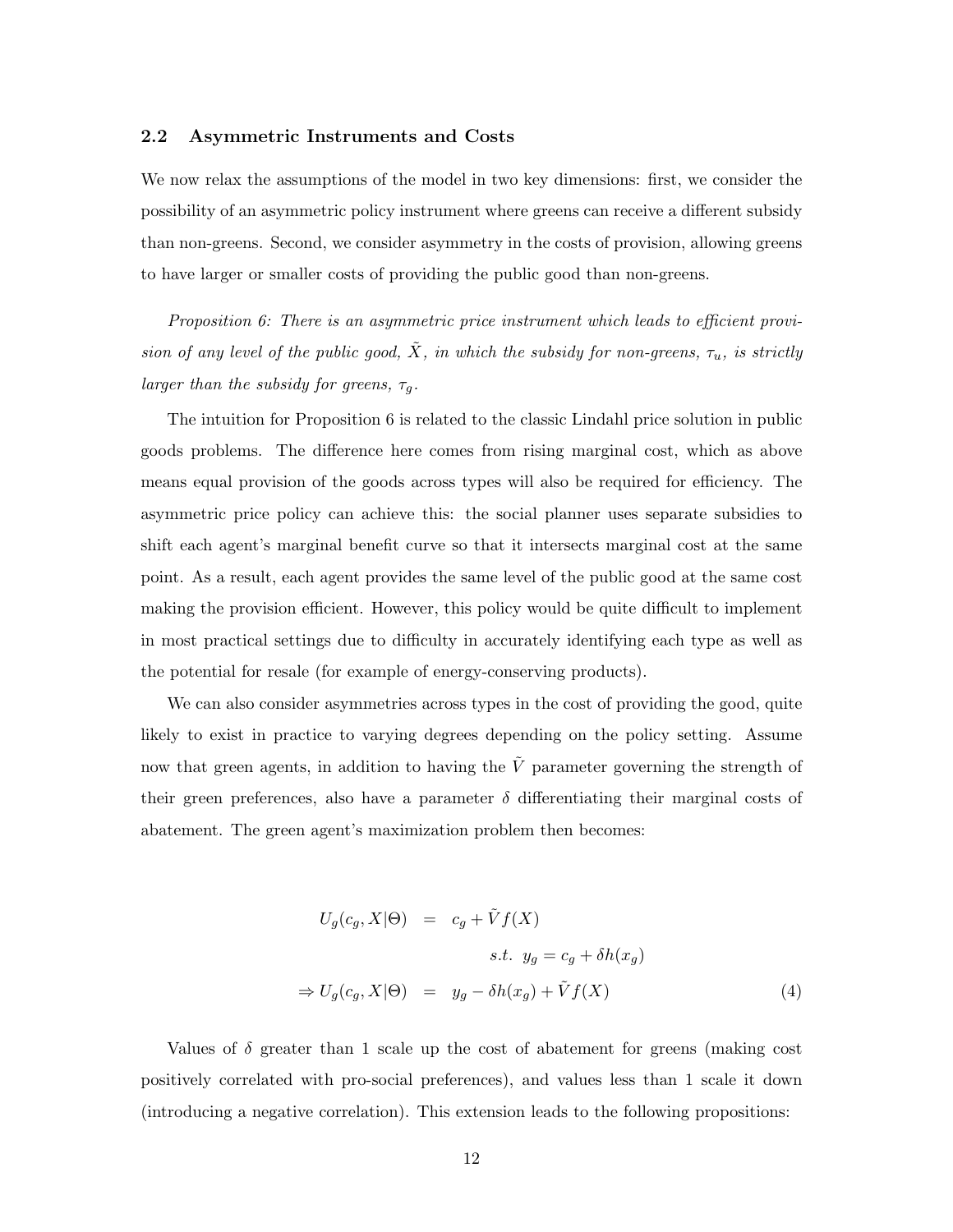Proposition 7: In the case of asymmetric costs, the amount of public good provided by greens is falling in the marginal cost of their abatement relative to non-greens. The (uniform) subsidy needed to reach any level of public goods provision is rising in the marginal cost of their abatement.

Proposition 8: In the case of asymmetric costs, a uniform price instrument is more efficient than in the symmetric costs case as long as green agents' costs of abatement are negatively correlated with the strength of their green preferences, subject to one regularity condition.

Proposition 7 states two very intuitive results: first, as the cost of provision for green agents increases they provide less of the public good. Second, holding non-green cost of provision fixed, as the cost of green provision increases the needed subsidy to provide any given level of the green good increases. This is useful in developing Proposition 8:

Proposition 8 states that the relative benefits of standards over taxes falls if green agents have a lower cost of provision than non-green agents. Conversely, the relative benefits of standards over taxes can rise (in the case where the standard binds only on the non-green agent) if green agents have a higher cost of provision. The intuition for these results is shown in Figure 4 below. The figure provides an example where provision in the unregulated equilibrium is in fact efficient (the green agent's marginal cost of abatement curve is sufficiently less than the non-green agent's costs). In this example, it is easy to see how a uniform subsidy can maintain efficiency (by shifting both types' provision up) while a standard will instead introduce a wedge in marginal costs.

More broadly, the propositions here suggest that cost heterogeneity will tend to decrease the advantage of a standard relative to a subsidy. With enough cost heterogeneity (as for example in Figure 4) the subsidy policy will dominate the standard. We are able to provide more precise intuition on exactly how the effects compete and when each of the two policies is preferred using the algebraic example below.

# 3 Algebraic Example

The key inequalities can be derived from the general model above, but there is also important intuition in a parsimonious analytical example. With a simple quadratic param-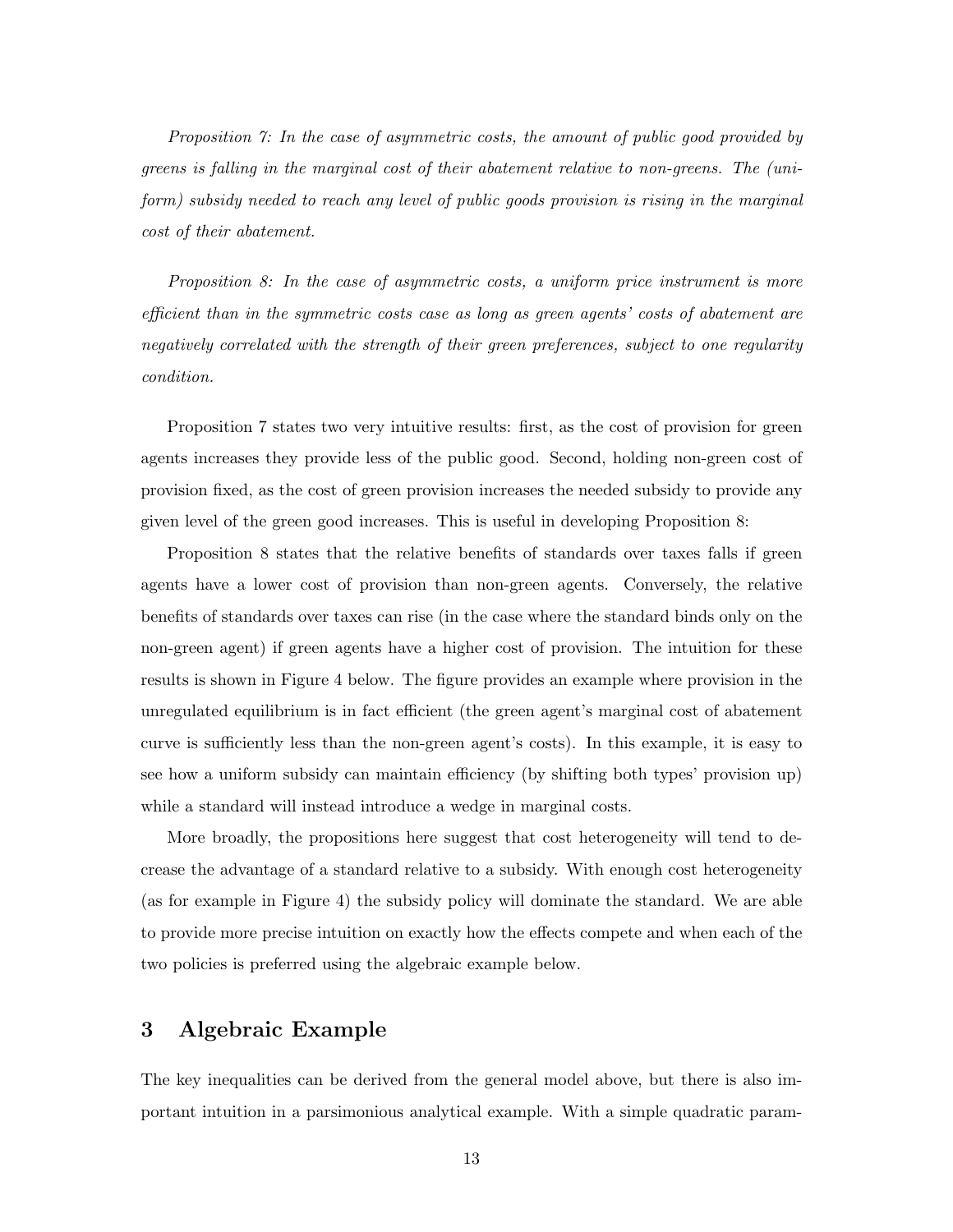

Figure 4: Case of Asymmetric Costs of Abatement

eterization we solve explicitly for the advantage of a standard relative to a price-based instrument. We can then investigate how each factor contributes to the degree of the standard's advantage. The example also allows direct consideration of the competing effects from heterogeneity in cost and heterogeneity in green preferences.

We will assume here that marginal benefits from provision of the public good are constant and that agents' marginal cost of provision rises linearly from the origin. Reductions in carbon emissions in a particular country and year, for example, are likely to fit the constant marginal benefits case closely.<sup>[8](#page-13-0)</sup> Linearly increasing marginal cost – of energy conservation to stay with the climate example – keeps the parameterization simple and also fits a number of technologies quite well (for example automobile fuel economy as shown in Figure 5).

<span id="page-13-0"></span><sup>&</sup>lt;sup>8</sup>The intuition is that a year's change in one country will affect global climate only slightly, while any nonlinearity in benefits is likely to appear only for much larger temperature movements.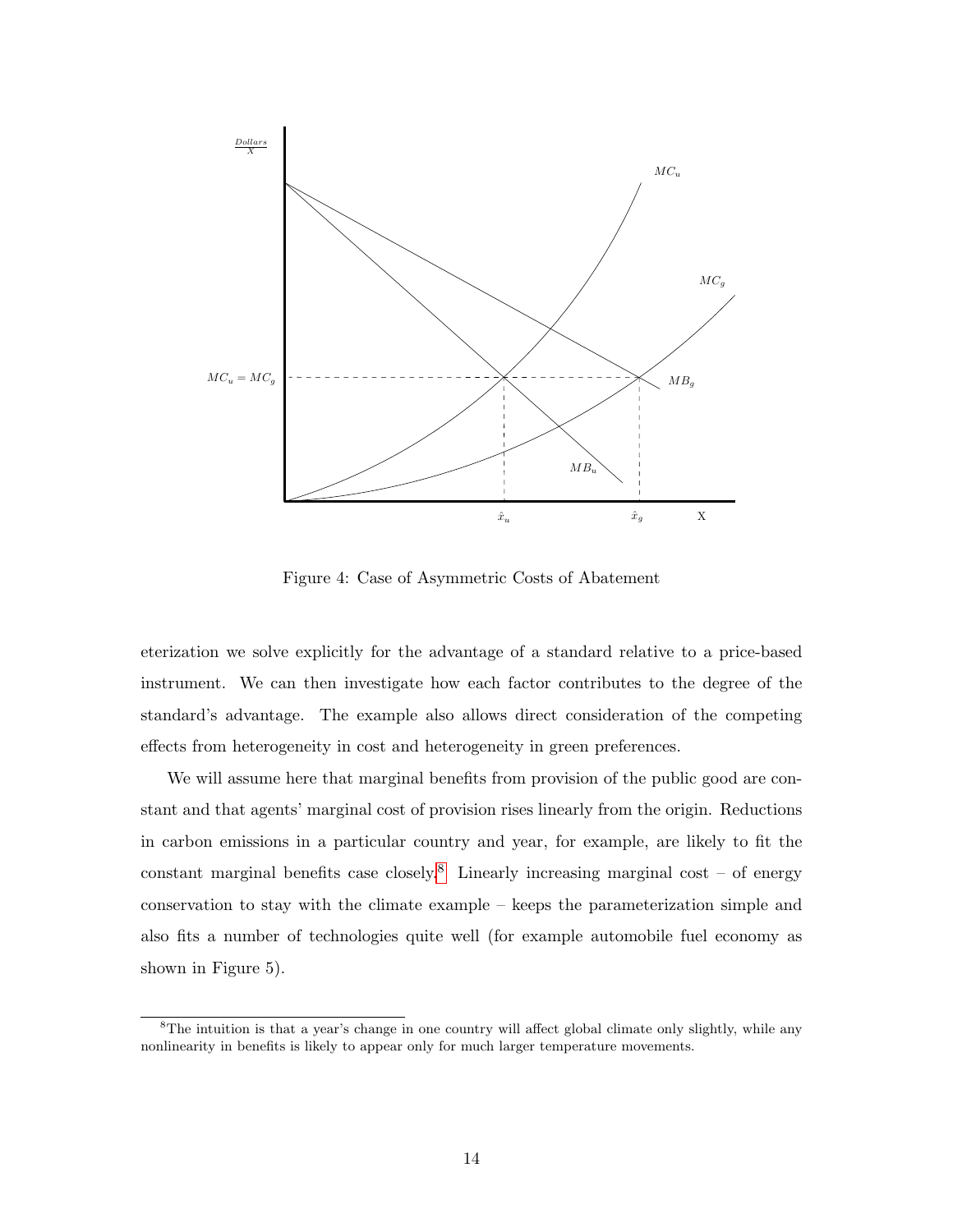Our example then defines:

$$
f'_{i}(X) = m \text{ (constant marginal benefits)}
$$
  

$$
h'(x_{i}) = bx_{i} \text{ (marginal cost rises linearly at rate } b)
$$

The solution to the utility maximization problem given in [\(1\)](#page-3-0) under a tax  $\tau$  or standard  $\bar{x}$  is now straightforward. We consider policies that achieve a fixed total provision of X and are ambitious enough to bind on all agents ( $\bar{x} \geq \hat{x}_g$ , as in Proposition 3). Again defining  $\Delta_{ts}$  as the cost advantage that a standard has over a price-based policy we arrive at the relatively simple expression:

$$
\Delta_{ts} = \alpha (1 - \alpha) \frac{m^2 (\tilde{V} - 1)^2}{b} \tag{5}
$$

First notice that the advantage of the standard increases with the square of  $m$  and  $\tilde{V}$ : The greater the strength of pro-social preferences among greens  $(\tilde{V})$  or the value of benefits from this particular public good  $(m)$  the bigger is the initial wedge in conservation choice between greens and non-greens. The standard overcomes this difference, achieving the first best, while the price-based policy does not.

Next we observe that as b declines (marginal costs become flatter) the advantage of the standard increases even further. This is at first counterintuitive, but notice that the levels of  $\tilde{V}$  and m alone determine the absolute difference in marginal costs between greens and non-greens. Small values of  $b$  (holding the difference in marginal cost fixed) then imply large differences in absolute levels of private provision.<sup>[9](#page-14-0)</sup>

We can also consider  $\alpha$ , the share of greens: if everyone is green or everyone is non-green  $(\alpha = 1 \text{ or } 0)$  our model reduces to the standard equivalence (in the absence of other sources of heterogeneity) between the two policies. Proposition 5 shows that the advantage of the standard has a single peak in  $\alpha$ . In this example the peak occurs at  $\alpha = 1/2$ . Intuitively this is where the degree of heterogeneity in the population is maximized.

The case where heterogeneity exists both in green preferences *and* in marginal costs of provision can also be presented quite intuitively in this setting. Allowing marginal costs

<span id="page-14-0"></span><sup>&</sup>lt;sup>9</sup>We cannot examine the case as b goes to 0 in this parameterization since the green's private provision,  $\hat{x_g}$ , tends to infinity, removing the need for policy.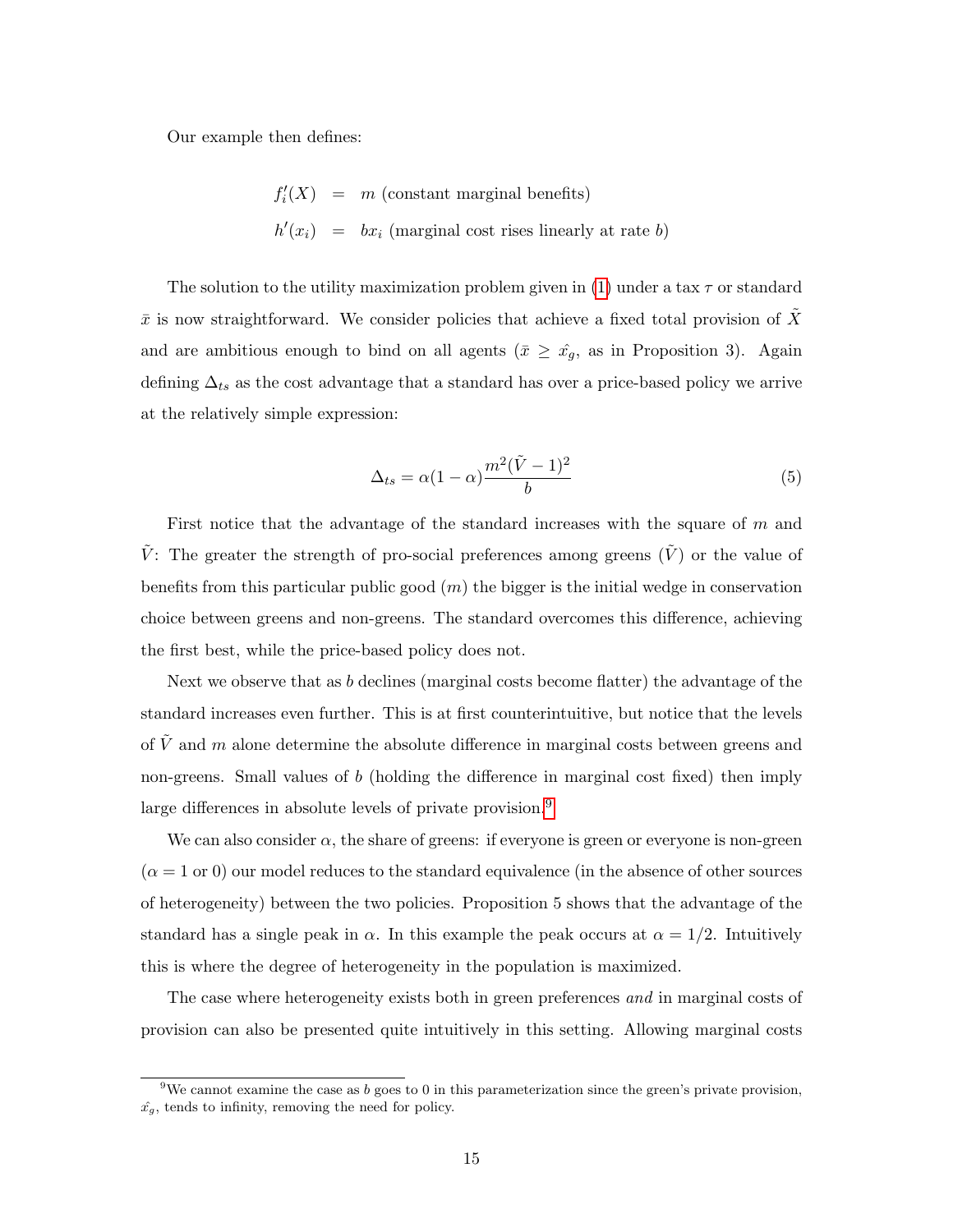to differ,  $h'(x_g) = b_g x_g$  and  $h'(x_u) = b_u x_u$ , and solving as before yields:

$$
\Delta_{ts} > 0 \Leftrightarrow m(\tilde{V} - 1) > |b_g - b_u|\tilde{X}
$$
\n(6)

That is, the standard is preferred as long as the wedge between the green and nongreen's benefits is greater than the absolute difference in their marginal costs of provision. When preference heterogeneity is relatively large, the standard dominates. When cost heterogeneity is relatively large, the price-based policy dominates.

## 4 Policy Discussion

Our model applies in a variety of settings where provision of public goods is accomplished by individuals facing convex  $\cos^{-10}$  $\cos^{-10}$  $\cos^{-10}$  We focus here on household energy conservation, with the assumption that each additional step toward zero energy use for the household comes with increasing cost. Further, we choose examples where the cost side heterogeneity may be relatively small; these are cases where the points we make on preference heterogeneity will exert a relatively large influence on policy choice.

## 4.1 Lighting Technology Choice

Consider the ability of a household to provide a public good (energy conservation) by buying a more efficient lightbulb. Each household works its way out a common marginal cost curve by selecting one of a variety of (ever more expensive) bulbs: standard incandes-cents, halogen incandescents, compact fluorescents, and LED-based bulbs.<sup>[11](#page-15-1)</sup> Consumers differ widely in their initial desire to conserve, spreading out across the spectrum of bulb choices.

U.S. state and federal governments are currently intervening to increase light bulb efficiency. The policies act on one margin of choice, bulb selection at the store, and the

<span id="page-15-0"></span> $10$ The individual nature of the costs is a key component of our setting: if the public good is produced centrally (consider highway construction) the cost penalty associated with different contributions by greens and non-greens is removed.

<span id="page-15-1"></span> $11\,\text{By assuming a common marginal cost curve we assume that consumers place equal value on other$ differences in the bulbs (for example quality of light or sound emissions) are minimal. Heterogeneity in preferences for these aspects introduces cost-heterogeneity in the language of our model, then competing with the degree of green preference heterogeneity in determining optimal policy.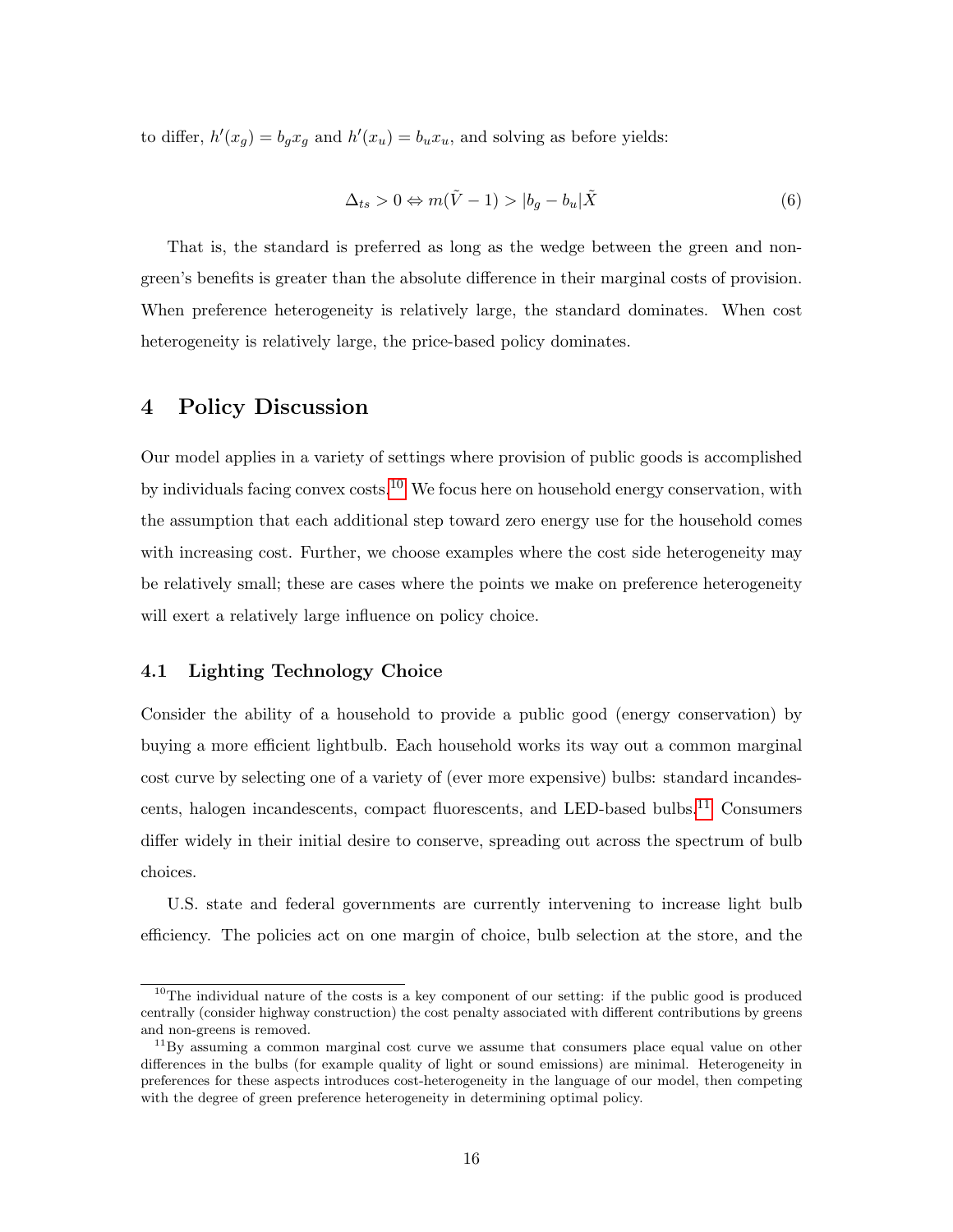two types of policies currently in place line up directly with the two alternatives in our model: "price-based" policies here are simply subsidies to more efficient bulbs, dominant historically. The alternative, minimum standard policies, have been introduced more recently: California's AB 1109 places a minimum standard that phases out standard incandescents between 2011 and 2013. Halogen incandescents become the minimum-efficiency bulb permitted by the standard. A federal minimum-standard, roughly one year behind the California law in timing, has similar provisions but has been contentious to the point that congress acted to suspend enforcement in late 2011.[12](#page-16-0)

Our model informs this policy choice from an efficiency perspective, arguing that the standards may in fact provide the least-cost option: The existing broad subsidies to efficient bulbs move everyone's choice farther out the technology cost curve, preserving the gap between greens and non-greens. The minimum standards instead push all consumers only as far as the halogen bulbs, taking advantage of a low-cost conservation option available to non-greens without distorting the incentives faced by greens. Note that there will still be heterogeneity (the greens purchasing CFL's or LED bulbs will presumably continue to do so); the advantage of the minimum standard is that it brings us closer to the equimarginal case. This is the case shown in Proposition 4, where the standard binds only on the non-green consumers.

An important caveat here is that our model considers only one margin of choice. We can compare the two competing policy interventions for light bulbs because they act on exactly the same margin of choice, but we cannot draw comparisons with other policies in the portfolio: for example an advertising campaign that promotes turning off lights when leaving a room.

#### 4.2 Automobile Choice

The automobile choice decision again fits within the basic intuition of our model: in order to provide ever more conservation through vehicle choice a household faces a convexly increasing purchase price. To provide a sense for this Figure 5 displays a set of engineering features than can improve fuel economy in a typical compact car. The data points are

<span id="page-16-0"></span> $12$ See "Let There Be Light Bulbs" in the Wall Street Journal (July 15th, 2011) and the more recent suspension of the law "Congress Kills Light Bulb Ban - Sort Of" in Forbes (December 16, 2011).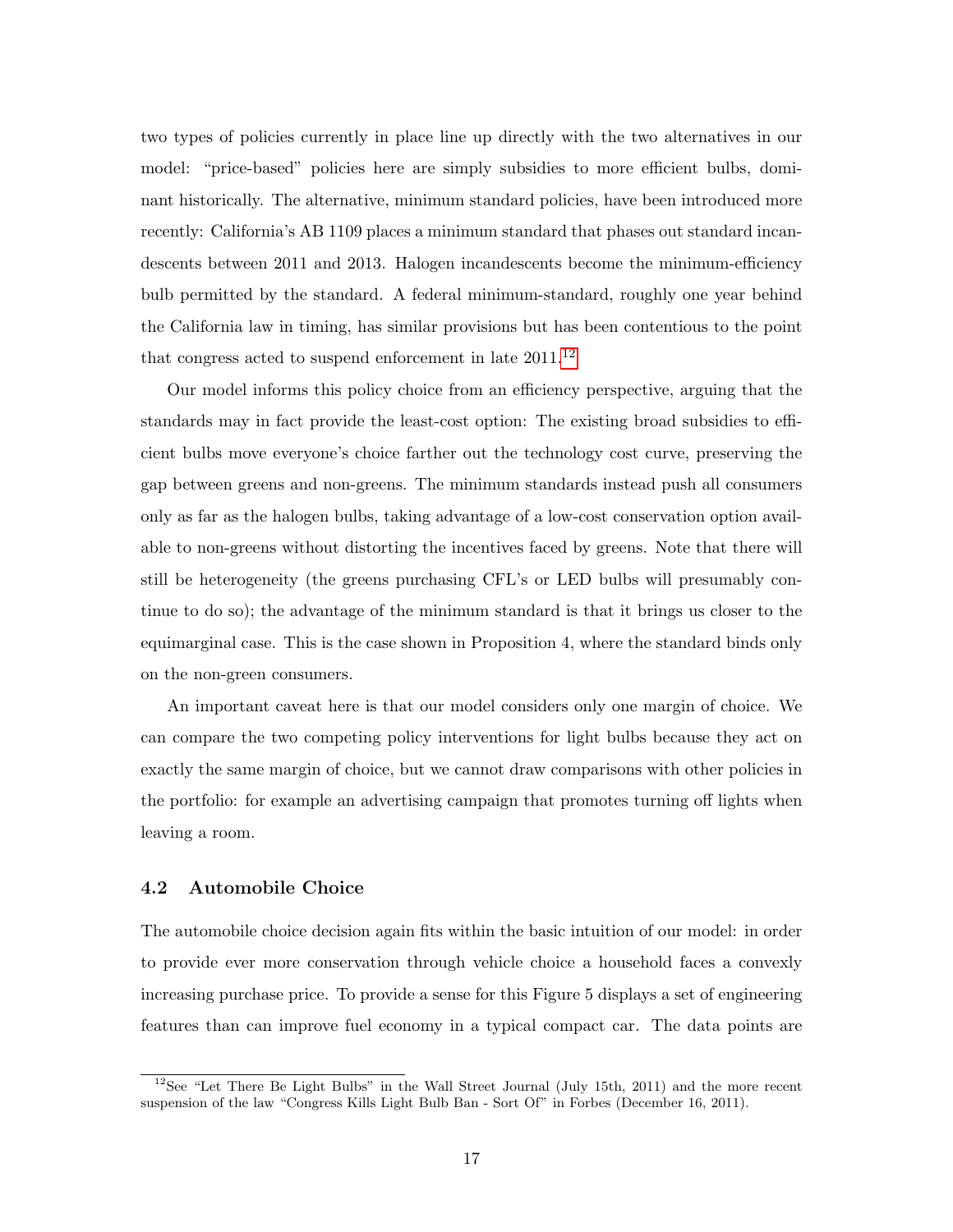from [National Research Council](#page-21-9) [\(2002\)](#page-21-9) and hold all vehicle characteristics other than fuel economy fixed. Marginal costs increase roughly linearly (lining up well with the assumptions in the algebraic case). Heterogeneity among existing consumers means that some vehicles presently include these low-cost improvements and others don't. Households with even stronger preferences for conservation buy cars that include every one of these improvements and then go well beyond, adding hybrid or even electric drivetrains. At the same time many non-greens fail to provide even a minimal level of conservation when making their car purchase decisions.



Figure 5: Engineering Cost of Improved Fuel Economy (Typical Compact)

The existing literature on gasoline use tends to focus not on one margin of choice (we will focus on the car purchase decision exclusively) but rather on two: the car purchase decision is interacted with the choice over how many miles to drive. See [Parry, Walls,](#page-22-2) [and Harrington](#page-22-2) [\(2007\)](#page-22-2) for a discussion of policies and the effects along different margins. While both margins are certainly important (we would be the first to argue that controlling miles driven is important to reduce gasoline use, accidents, and congestion) we restrict ourselves here to policies that act solely on vehicle choice. In terms of policy, this margin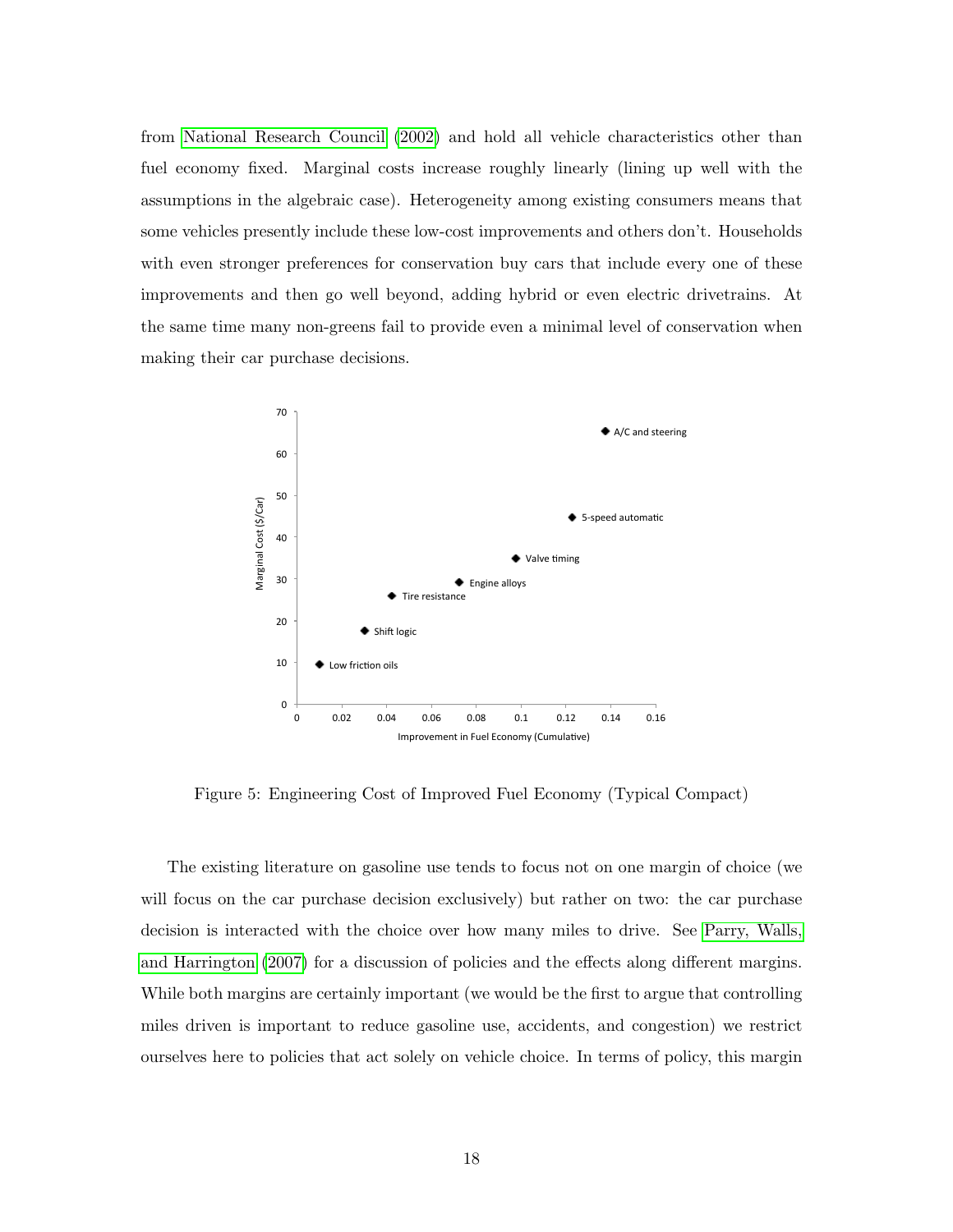is presently the key focus of gasoline conservation efforts in the  $U.S.$ <sup>[13](#page-18-0)</sup>

The U.S. effort to influence automobile choice has been dominated by the Corporate Average Fuel Economy (CAFE) standards, which restrict the average efficiency among the vehicles a manufacturer sells. In the context of our model CAFE is (perhaps counterintuitively) a price-based policy since it places a shadow tax on inefficient vehicles (ones that bring down a manufacturer's average) and a shadow subsidy on the efficient cars. In this sense, CAFE suffers from exactly the problem we identify in our theoretical mode: it pushes both greens and non-greens toward more fuel-efficient vehicles, sending them farther out their individual cost curves for conservation. CAFE fails to take advantage of the fact that the cheapest conservation options on the margin (for example many of the technologies shown in Figure 5) are currently only available to the non-greens: these improvements have already been adopted in most vehicles that greens would consider.

Our model argues instead for a minimum standard on vehicle efficiency (or perhaps efficiency relative to weight, size, or horsepower, akin to the lightbulb standard which is placed on energy use per lumen). In the U.S. the closest existing policy to a minimum standard might actually be the gas guzzler tax. The guzzler tax looks like a minimum standard here since it applies only to a subset of the least efficient vehicles (under 22.5 mpg).<sup>[14](#page-18-1)</sup> It therefore acts to bring up the fuel efficiency choices of the non-greens (to the extent they currently locate under 22.5 mpg) without interfering in the choices made by greens (to the extent they locate above the cutoff). Interestingly, the guzzler tax' lack of influence on choices above 22.5 mpg is sometimes pointed to as a failing, but our model suggests that this aspect is exactly what makes it more efficient. The least green consumers tend to be the ones that still have the cheapest options for conservation remaining, providing an efficiency advantage to policy that influences their decisions.

<span id="page-18-0"></span><sup>&</sup>lt;sup>13</sup>The Obama administration has announced a near doubling of the present fuel economy standard on new car sales by 2020, see [The White House Office of the Press Secretary](#page-22-3) [\(2011\)](#page-22-3), while the federal gasoline tax has not been increased since 1993.

<span id="page-18-1"></span><sup>&</sup>lt;sup>14</sup>Consider the extreme case for clarity: a very high guzzler tax would essentially eliminate vehicles under 22.5 mpg without distorting decisions on vehicles above that cutoff, in essence a minimum standard.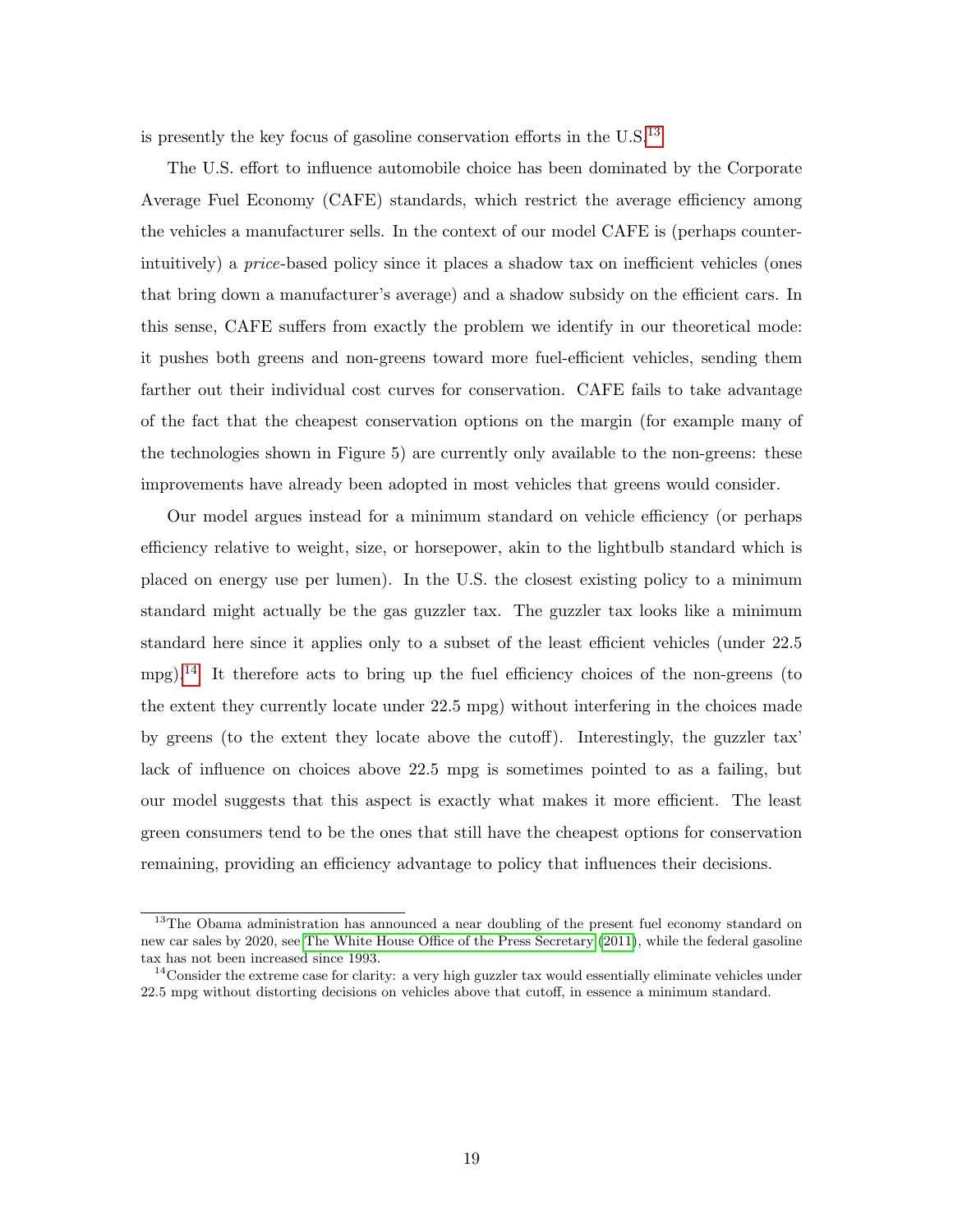## 5 Conclusion

We consider the policy implications of heterogeneity in private provision of public goods. We model an economy populated by two types of agents that differ with respect to their preferences for the public good. Whereas some agents care only about their own returns from the public good, others have "green" preferences and care about the benefits received by both themselves and others in the economy. Since both types of agents face identical, but convex, costs of provision, the private equilibrium involves greens working up their marginal cost curve and providing units of the public good that are more costly on the margin than provision by non-greens.

We argue that minimum standards, like those on lightbulb efficiency, can provide an increase in aggregate provision of the public good at lower cost than price-based incentives. Standards tend to reduce the heterogeneity in individual provision and therefore reduce total cost. Price-based policy, on the other hand, places the same incentive on all individuals and so preserves the existing inefficiency stemming from uneven provision of the public good. This result relies importantly on the source of heterogeneity in the model, assuming it enters primarily through green preferences

Cost heterogeneity, however, is also likely to be important in most applied settings and so we extend the model to allow both sources together: when cost heterogeneity is relatively large a price-based policy dominates while the opposite holds when heterogeneity in pro-social preferences is the more important component. We argue that certain policy questions, for example the case of lightbulbs or some low-cost technologies in cars, are likely to present relatively homogeneous costs and therefore fit our main model most closely. Other settings are likely to exhibit substantial differences both in green preferences and also in the costs of provision. Consider for example the conservation of energy through reduced use of air conditioning: some individuals may have very strong green motivation for higher thermostat settings (large preference differences of the type we consider), while at the time considerable variation is also likely in the utility people give up due to warmer indoor temperature (the cost side). Our results here suggest that optimal policy choice depends pivotally on the empirical degree of heterogeneity in these two dimensions.

A number of important caveats remain in our model: we focus on a single margin, for example a policy designed to influence the purchase decision of an energy-using appli-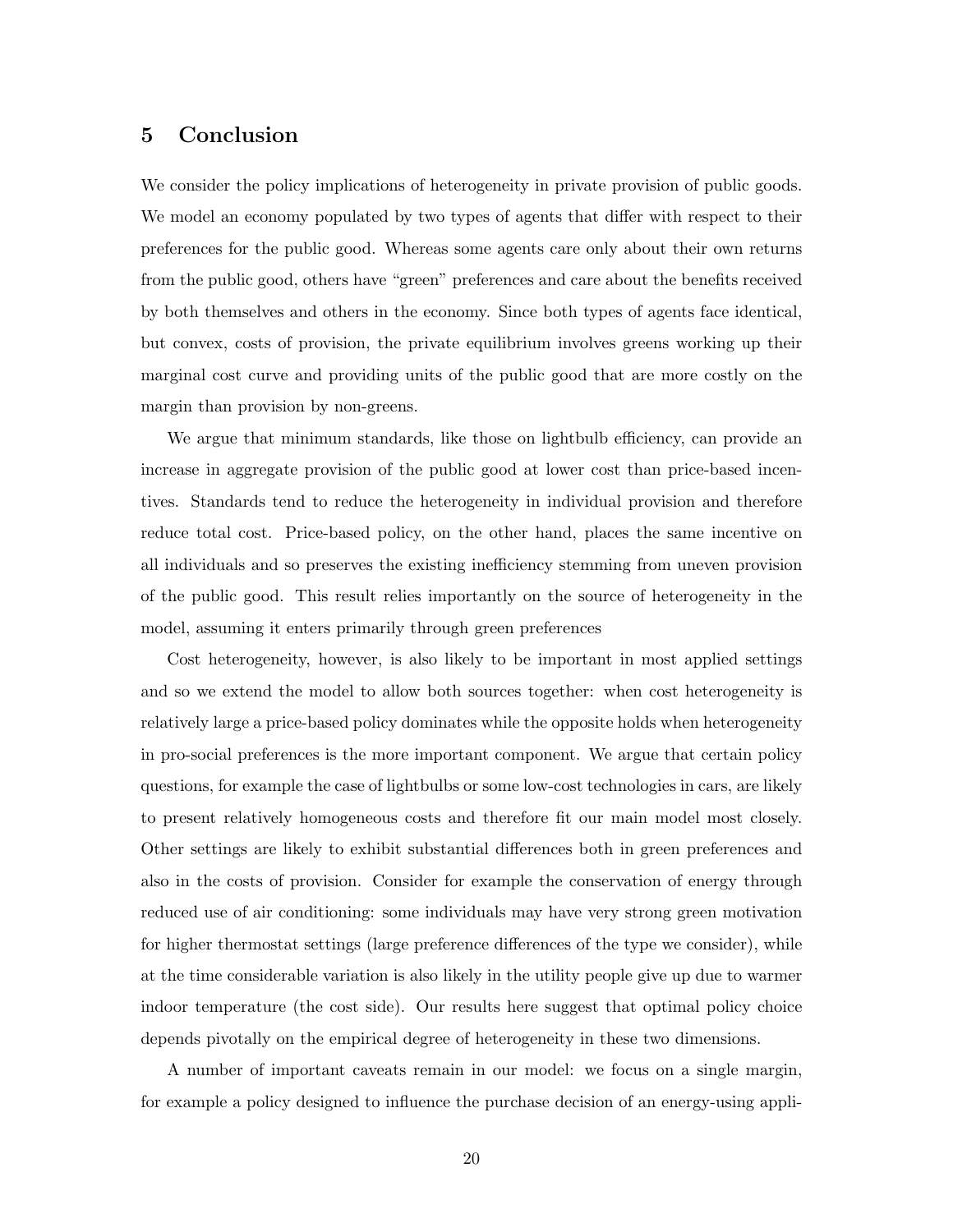ance. Other margins (for example utilization of the durable) and therefore more complex variations of policy will be important in specific applications.<sup>[15](#page-20-0)</sup> Further, we employ a model with only two types while a continuum of preferences might better reflect empirical differences in the provision of public goods. This could provide further generalization of our key results.

<span id="page-20-0"></span><sup>15</sup>[Hausman](#page-21-10) [\(1979\)](#page-21-10) and a rich subsequent literature consider interactions between purchase and utilization of durables, for example.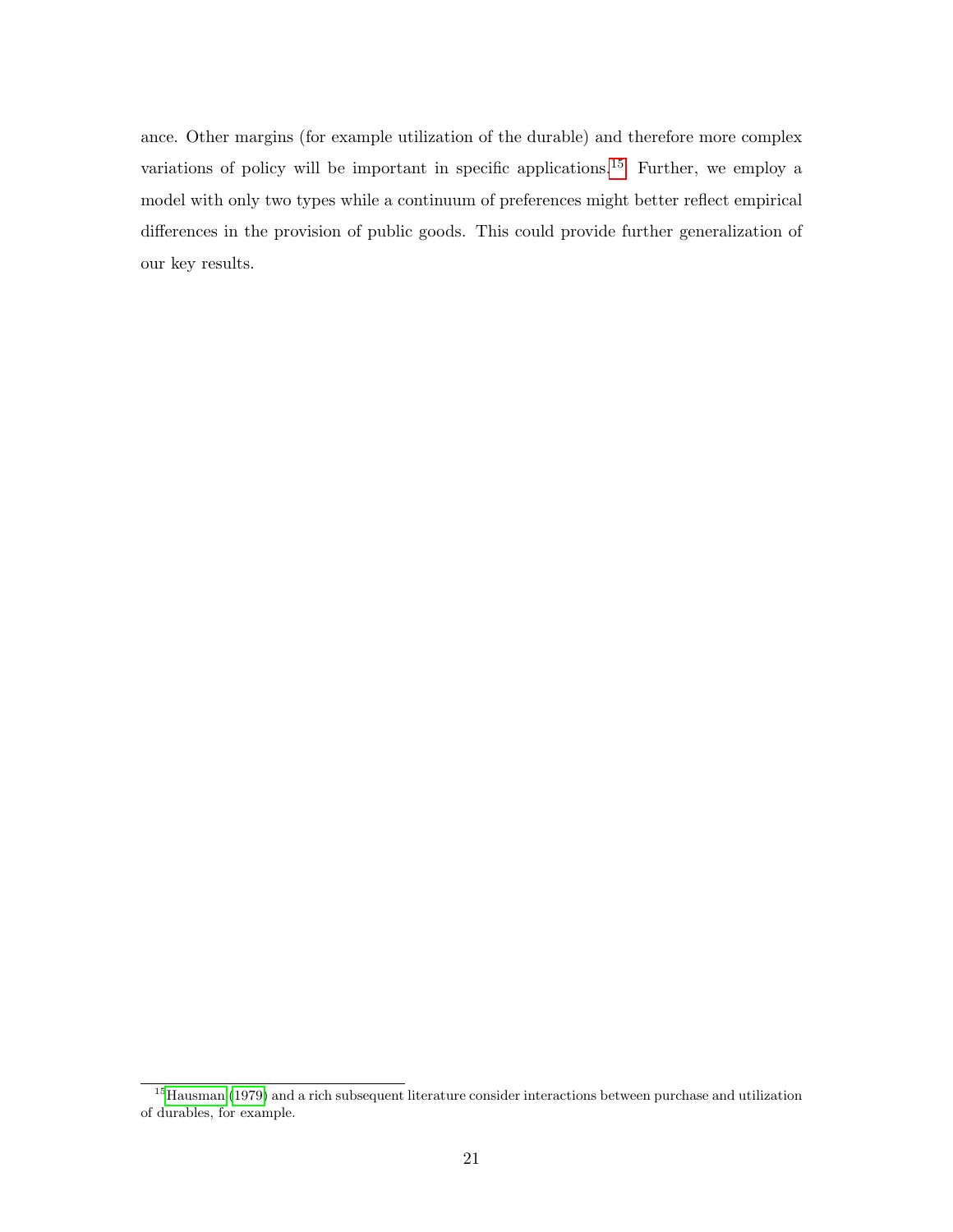# References

- <span id="page-21-3"></span>ALLCOTT, H. (2011): "Social Norms and Energy Conservation," *Journal of Public Eco*nomics, forthcoming.
- <span id="page-21-8"></span>Allcott, H., S. Mullainathan, and D. Taubinksy (2012): "Externalities, Internalities and the Targeting of Energy Policy," NYU Working Paper.
- <span id="page-21-2"></span>Andreoni, J. (1989): "Giving with Impure Altruism: Applications to Charity and Ricardian Equivalence," Journal of Political Economy, 97(6), 1447–1458.
- <span id="page-21-7"></span>BENABOU, R., AND J. TIROLE (2006): "Incentives and Prosocial Behavior," American Economic Review, 96(5), 1652–1678.
- <span id="page-21-6"></span>Charness, G., and M. Rabin (2002): "Understanding Social Preferences with Simple Tests," The Quarterly Journal of Economics, 117(3), 817–869.
- <span id="page-21-0"></span>Costa, D., and M. Kahn (2011): "Energy Conservation Nudges and Environmentalist Ideology: Evidence from a Randomized Residential Electricity Field Experiment," NBER Working Paper 15939.
- <span id="page-21-4"></span>Ferraro, P., and M. Price (2011): "Using Non-Pecuniary Strategies to Influence Behavior: Evidence from a Large Scale Field Expirement," NBER Working Paper: 17189.
- <span id="page-21-10"></span>Hausman, J. (1979): "Individual Discount Rates and the Purchase and Utilization of Energy-Usage Durables," Bell Journal of Economics, 10(1), 387–389.
- <span id="page-21-1"></span>JACOBSEN, G., M. KOTCHEN, AND M. VANDENBERGH (2012): "The Behavioral Response to Voluntary Provision of an Environmental Public Good: Evidence from Residential Electricity Demand," European Economic Review, forthcoming.
- <span id="page-21-5"></span>KOTCHEN, M., AND M. MOORE (2007): "Private Provision of Environmental Public Goods: Household Participation in Green Electricity Programs," Journal of Environmental Economics and Management, 53, 1–16.
- <span id="page-21-9"></span>NATIONAL RESEARCH COUNCIL (2002): Effectiveness and Impact of Corporate Average Fuel Economy (CAFE) Standards. Washington, DC: National Academy of Sciences.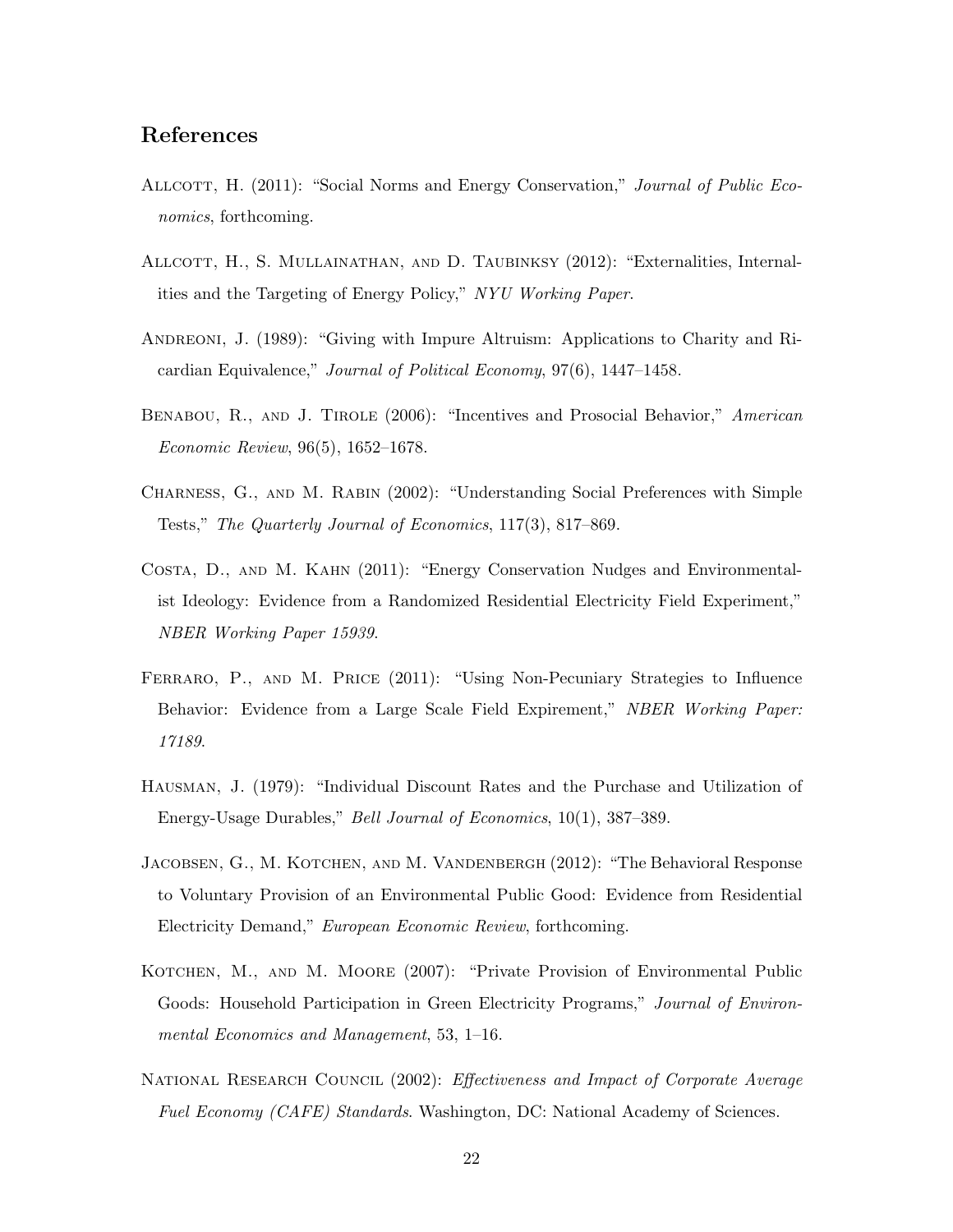- <span id="page-22-2"></span>PARRY, I., M. WALLS, AND W. HARRINGTON (2007): "Automobile Externalities and Policies," Journal of Economic Literature, 45, 373–399.
- <span id="page-22-1"></span>SAMUELSON, P. (1954): "The Pure Theory of Public Expenditure," Review of Economics and Statistics, 36, 387–389.
- <span id="page-22-0"></span>SAPHORES, J., H. NIXON, O. GOUNSEITAN, AND A. SHAPIRO (2007): "California Households' Willingness to Pay for "Green" Electronics," Journal of Environmental Planning and Management, 50(1), 113–133.
- <span id="page-22-3"></span>THE WHITE HOUSE OFFICE OF THE PRESS SECRETARY (2011): "President Obama Announces Historic 54.5 MPG Fuel Efficiency Standard," (July 29, 2011).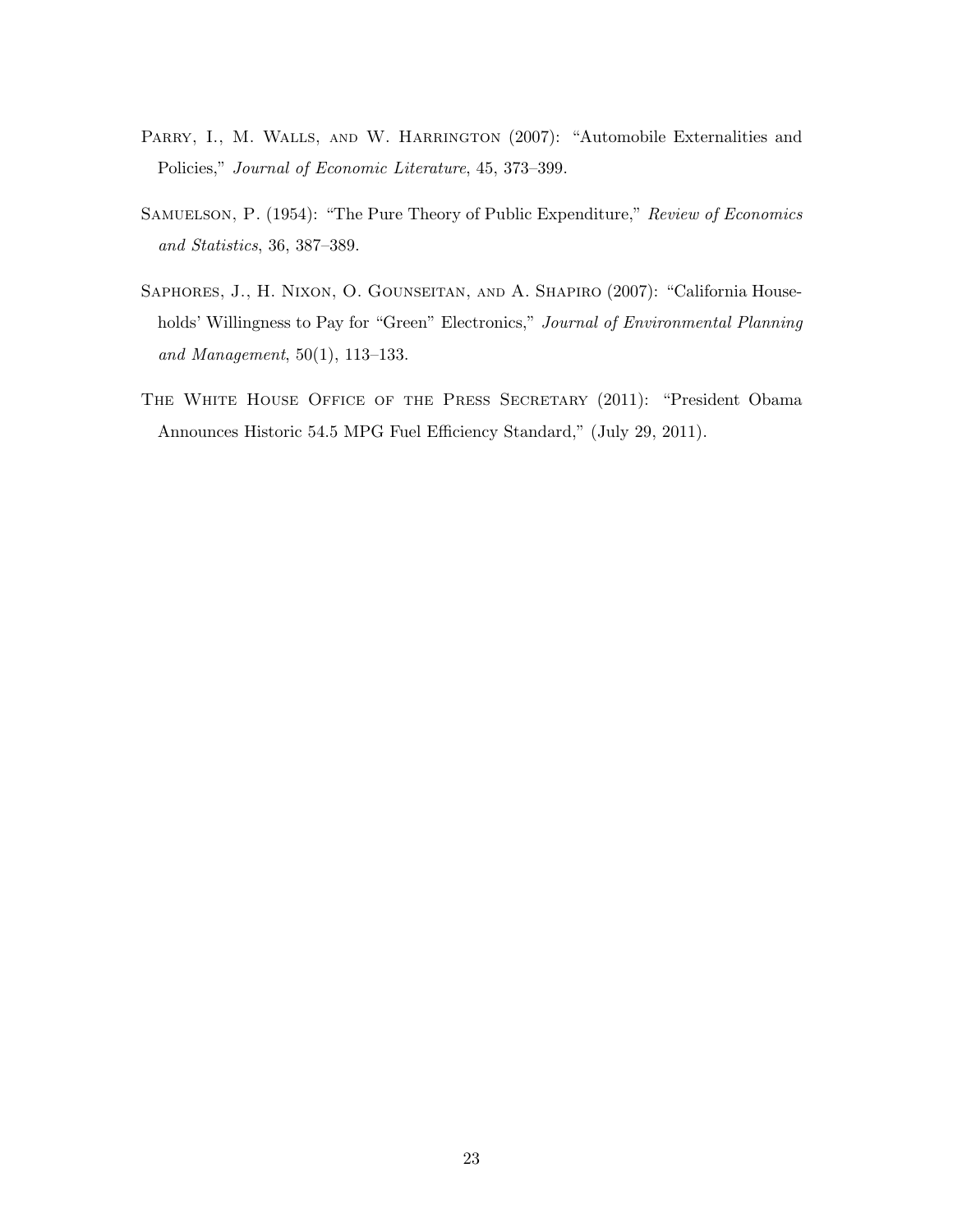## Appendix A

Proposition 1: Green agents always provide more of the public good than non-green agents.

PROOF: By definition,  $\tilde{V}$  is strictly larger for greens than non-greens. Private equilibrium provision for greens,  $\hat{x}_g$ , and non-greens,  $\hat{x}_u$ , are implicitly defined by the following system of equations:

$$
h'(\hat{x_g}) = \tilde{V}f'(\alpha N \hat{x_g} + (1 - \alpha)N \hat{x_u})
$$
\n(7)

$$
h'(\hat{x_u}) = f'(\alpha N \hat{x_g} + (1 - \alpha) N \hat{x_u})
$$
\n(8)

Since  $\tilde{V} > 1$  it must be that  $\hat{x}_g > \hat{x}_u$  giving the desired result.

Proposition 2: For any level of public goods provision  $\tilde{X}$ , it is cost minimizing to have all agents provide identical quantities.

PROOF: Set up the cost minimization problem directly with a lagrangian such that

$$
\min_{\underline{x}} \qquad \Sigma_i \; h(x_i) \tag{9}
$$

$$
s.t. \qquad \Sigma_i \ x_i = \tilde{X} \tag{10}
$$

$$
\rightarrow \qquad L = \Sigma_i \ h(x_i) + \lambda \left[ \tilde{X} - \Sigma_i \ x_i \right] \tag{11}
$$

The first order conditions for this lagrangian are  $h'(x_i) = \lambda \forall i = 1, 2, ..., N$  implying that  $h'(x_i) = h'(x_j) \ \forall \ i, j$  which gives the desired result.

Corollary 1: With respect to direct effects, private provision of the public good is socially efficient if all agents have full social efficiency preferences.

PROOF: Economy wide social efficiency preferences are defined by parameters  $\alpha = 1$ and  $s = 1 \rightarrow \tilde{V} = N$ . In this case, the privately provided equilibrium is defined by the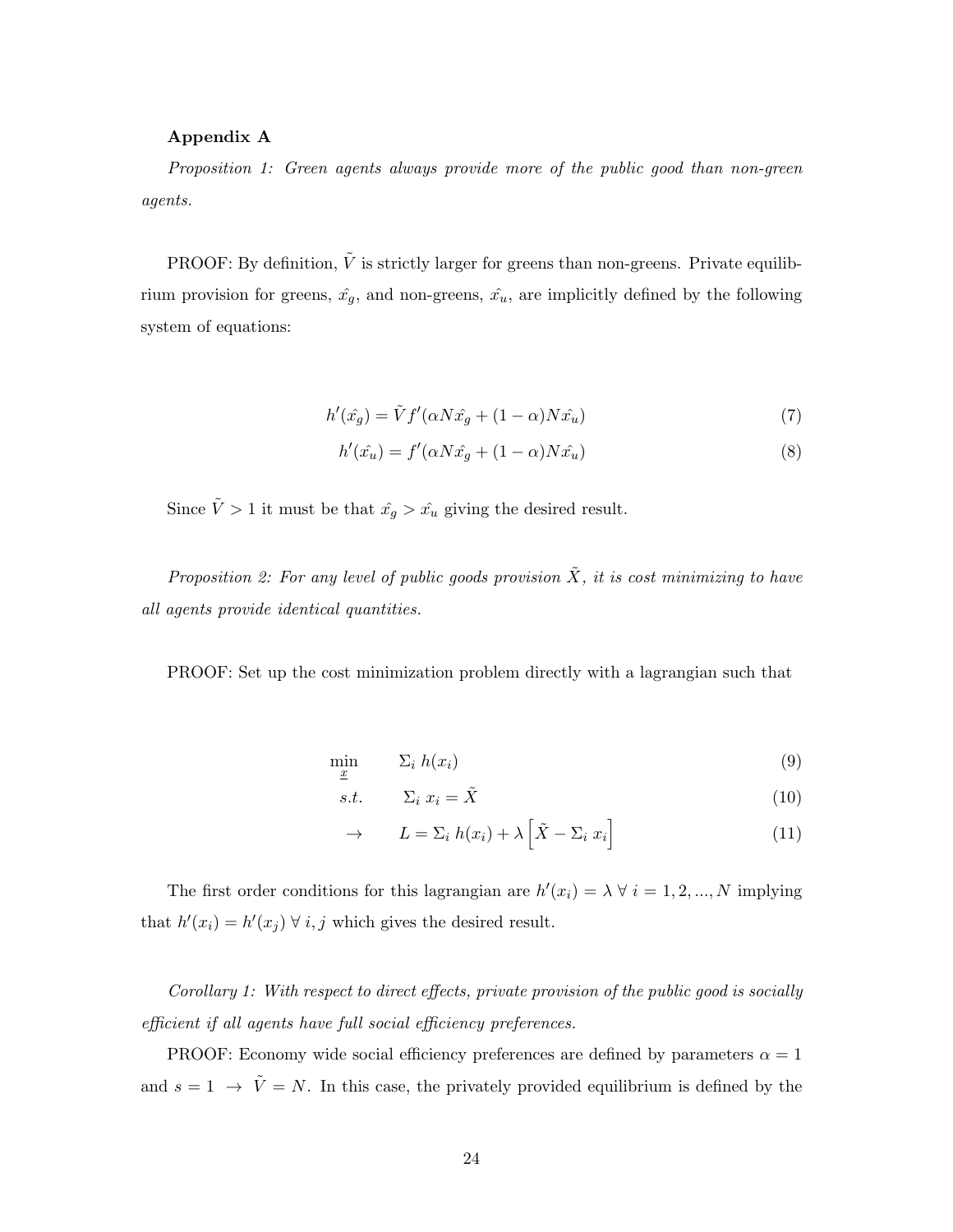single equation  $h'(\hat{x}_g) = Nf'(N\hat{x}_g)$ . By definition, the socially optimal level of the public good satisfies the following condition

<span id="page-24-0"></span>
$$
\Sigma_i h'(x_i^*) = Nf'(Nx_i^*)\tag{12}
$$

Equation [\(12\)](#page-24-0) states that the sum of the marginal costs for each agent's provision must equal the sum of the marginal benefits. Summing up the direct effect of all agents' private provision gives:  $\Sigma h'(\hat{x_g}) = Nf'(N\hat{x_g})$ . By strict concavity of  $h(\cdot)$ ,  $x_g = x_i^*$  giving the desired result.

Proposition 3: For any level of regulated public goods provision  $\tilde{X}$  such that the standard binds for all agents,  $\frac{\tilde{X}}{N} \geq \hat{x_g}$ , a standard is always more efficient than a price instrument.

PROOF: Choose a price instrument,  $\tau$  such that  $\Sigma_i x_i = \tilde{X}$ . The price instrument,  $\tau$ , enters the budget constraint as  $y = c + h(x_i) - \tau x_i$ . Agents still privately optimize such that private equilibrium is jointly determined by

<span id="page-24-1"></span>
$$
h'(\hat{x}_g^t) = \tau + \tilde{V}f'(\tilde{X})
$$
\n(13)

$$
h'(\hat{x}_u^t) = \tau + f'(\tilde{X})
$$
\n(14)

By convexity of  $h(\cdot)$ ,  $h'(\hat{x_g^t}) \neq h'(\hat{x_u^t})$ . Under a standard, all agents provide a minimum level of provision  $\frac{\tilde{X}}{N}$  such that  $h'(\frac{\tilde{X}}{N})$  $\frac{\tilde{X}}{N}$  >  $\tilde{V}f'(\tilde{X}) > f'(\tilde{X})$ . As a result,  $\tilde{X}$  is provided such that  $h'(x_i) = h'(x_j) \ \forall \ i, j$ . By Proposition 2, a standard is a least cost mechanism for providing  $\tilde{X}$  whereas by equations [\(13\)](#page-24-1) and [\(14\)](#page-24-1) a tax is not, giving the desired result.

Proposition 4: For any level of regulated public goods provision  $\tilde{X}$  such that the standard binds for non-greens but not for green agents,  $\hat{x_g} \geq \frac{\tilde{X}}{N} \geq \hat{x_u}$ , a standard is always more efficient than a price instrument.

PROOF: Equilibrium in the price instrument case is given by the system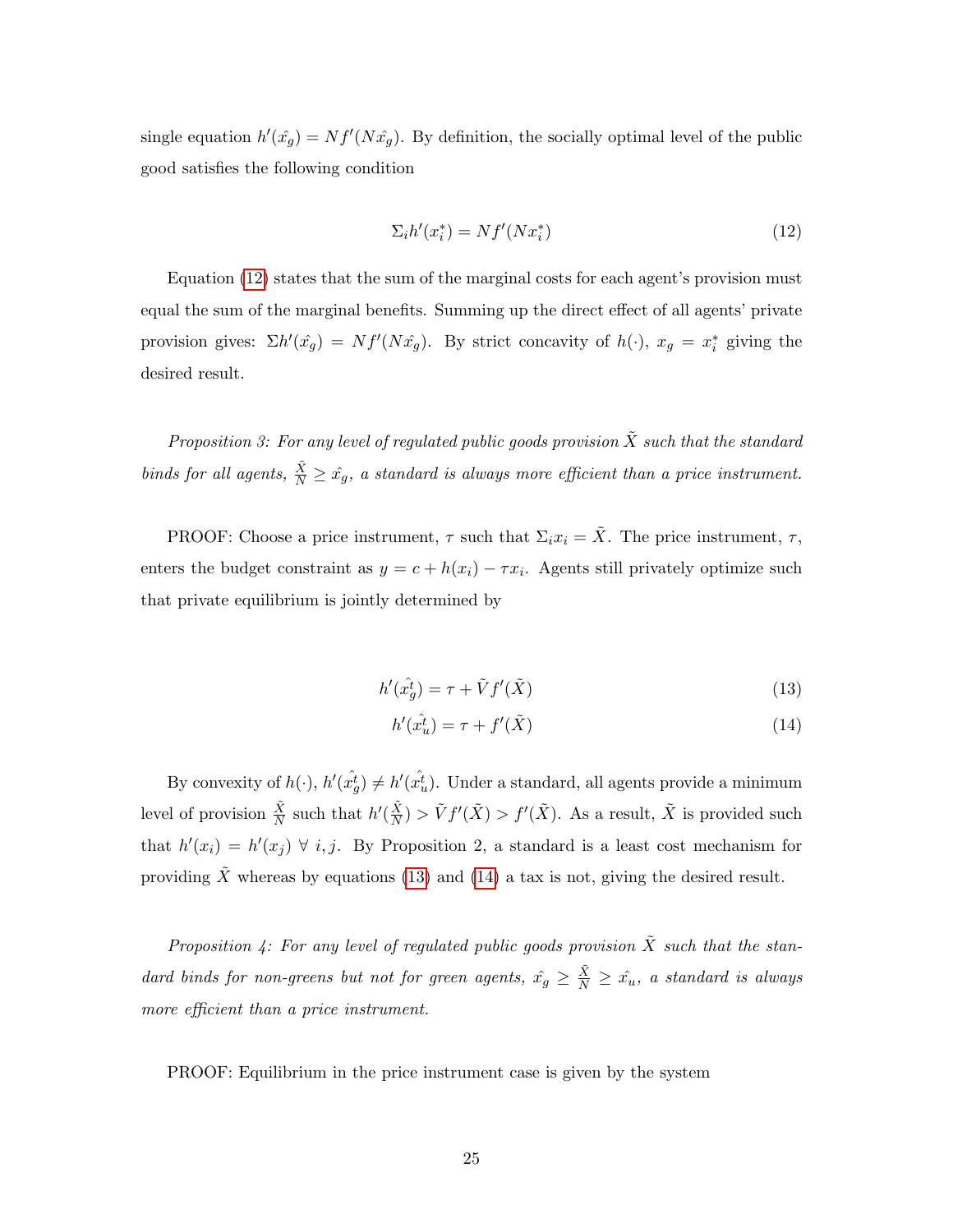$$
h'(\hat{x}_g^t) = \tau + \tilde{V}f'(\tilde{X})
$$
\n(15)

$$
h'(\hat{x}_u^t) = \tau + f'(\tilde{X})
$$
\n(16)

By convexity of  $h(\cdot)$ ,  $h'(\hat{x}_g^t) > h'(\hat{x}_u^t)$  and  $x_g^t > x_u^t$ . In the case of the standard, green agents' provision,  $x_g^s$  is defined by their first order condition:  $h'(\hat{x}_g^s) = \tilde{V}f'(\tilde{X})$ . By convexity of  $h(\cdot)$  and  $\tau > 0$ , it implies  $x_g^t > x_g^s$ . Further,  $\tilde{X} = N(\alpha x_g^s + (1 - \alpha)x_u^s)$ . As a result, non-green provision of the public good in the case of standards can be expressed as  $x_u^s = \frac{(\tilde{X}/N) - \alpha x_g^s}{1-\alpha}$ . Since  $x_g^t > x_g^s$ , it implies  $x_u^s > x_u^t$  and subsequently  $x_g^t - x_u^t > x_g^s - x_u^s$ .

Consider a case in which  $x_g^t = x_g^s + \epsilon$  for  $\epsilon > 0$  to reach some  $\tilde{X}$ . Noting that the distribution of provision in the case of a standard would therefore be  $\alpha N x_g^s + (1 \alpha$ ) $N(x_u^t + \frac{\alpha}{(1 - \alpha)}$  $\frac{\alpha}{(1-\alpha)}\epsilon$ . The average cost of provision for x across agents in the price instrument case is  $p^t = \alpha h(x_g^s + \epsilon) + (1 - \alpha)h(x_u^t)$  and in the case of subsidies is therefore  $p^s =$  $\alpha h(x_g^s) + (1-\alpha)h(x_u^t + \frac{\alpha}{1-\alpha}\epsilon)$ .  $p^t > p^s$  by concavity of  $h(\cdot)$  giving the desired result.

Corollary 2: The provision of green agents in the case of price instruments,  $x_g^t$ , and the price instrument/subsidy needed to attain a given level of public good provision,  $\tau$ , are both always decreasing in the percentage of green agents,  $\alpha$ .

Equilibrium in the case of price instruments is given by equations [\(13\)](#page-24-1) and [\(14\)](#page-24-1) above in addition to the level constraint:  $\tilde{X} = \alpha N x_g^t + (1-\alpha)Nx_u^t$ . Substituting a transformation of the constraint in for non-green agents provision,  $x_u^t = \frac{(\tilde{X}/N) - \alpha x_g^t}{1 - \alpha}$ , leaves two equations and two unknowns. Cramer's Rule states that

$$
\frac{dx_g^t}{d\alpha} = \frac{|\Lambda_{1,\alpha}|}{|H|}, \quad \frac{d\tau}{d\alpha} = \frac{|\Lambda_{2,\tau}|}{|H|} \tag{17}
$$

Where H is the hessian of the system and  $\Lambda_{n,\phi}$  is the hessian with the  $n^{th}$  column replaced with the negatives of the first order condition derivatives with respect to the parameter  $\phi$ .

$$
H = \begin{pmatrix} \frac{\partial FOC_g}{\partial x_g^t} & \frac{\partial FOC_g}{\partial \tau} \\ \frac{\partial FOC_u}{\partial x_g^t} & \frac{\partial FOC_u}{\partial \tau} \end{pmatrix} = \begin{pmatrix} -h''(x_g^t) & 1 \\ h''(x_g^t) \frac{\alpha}{1-\alpha} & 1 \end{pmatrix}
$$
(18)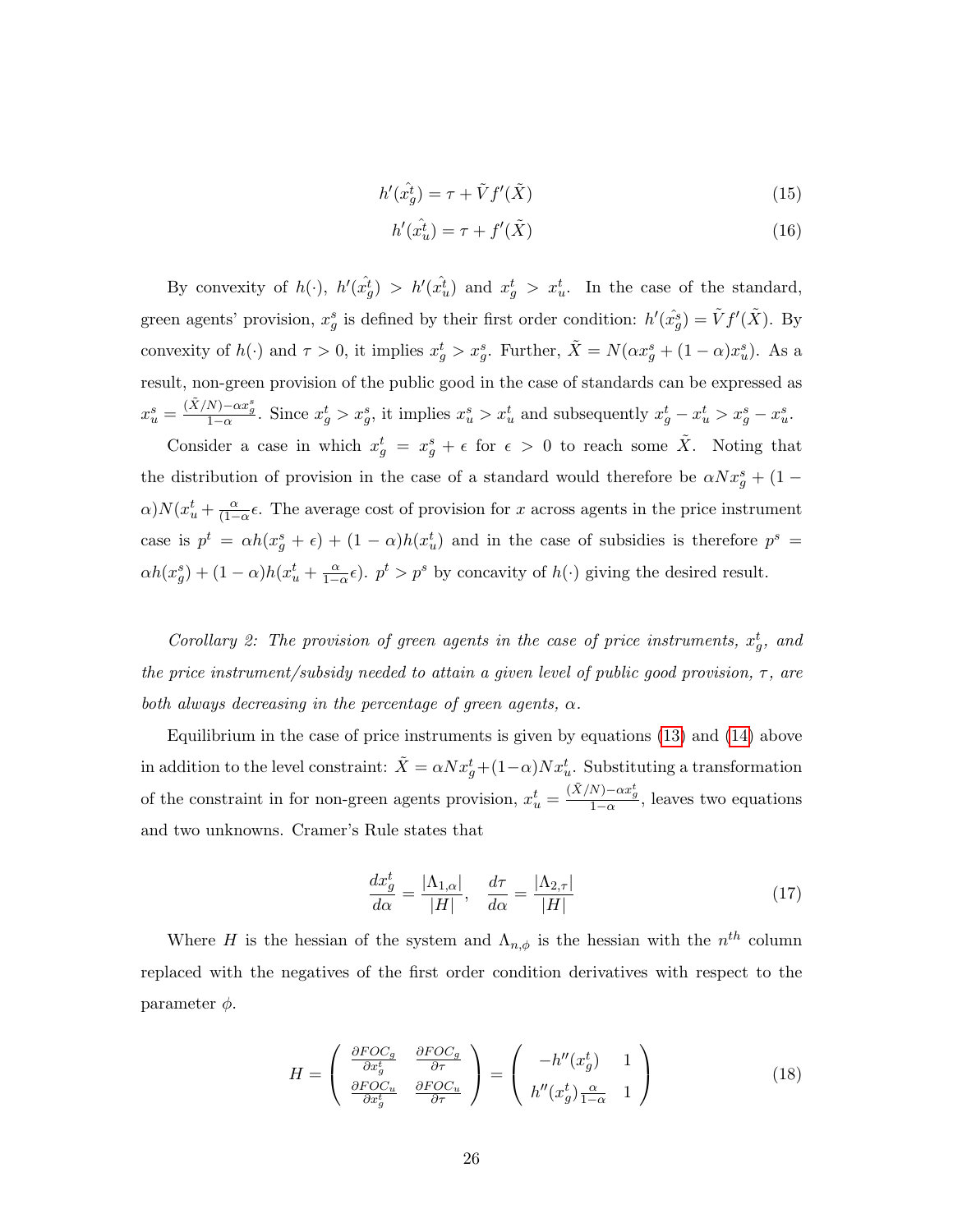By inspection, the determinant of the hessian H is negative. Further,  $\Lambda_{1,\alpha}$  and  $\Lambda_{2,\tau}$ are respectively

$$
\Lambda_{1,\alpha} = \begin{pmatrix} 0 & 1 \\ h''(x_g^t) \frac{(\tilde{X}/N) - x_g^t}{(1 - \alpha)^2} & 1 \end{pmatrix} \quad \Lambda_{2,\tau} = \begin{pmatrix} -h''(x_g^t) & 0 \\ h''(x_g^t) \frac{\alpha}{1 - \alpha} & h''(x_g^t) \frac{(\tilde{X}/N) - x_g^t}{(1 - \alpha)^2} \end{pmatrix}
$$
(19)

Noting that  $\tilde{X}/N < x_g^t$  by Proposition 4, by inspection  $|\Lambda_{1,\alpha}| > 0$  and  $|\Lambda_{2,\tau}| > 0$ implying that  $\frac{dx_g^t}{d\alpha} < 0$  and  $\frac{d\tau}{d\alpha} < 0$  giving the desired result.

Corollary 3: The provision of green agents in the case of price instruments,  $x_g^t$ , is increasing and the price instrument/subsidy needed to attain a given level of public good provision,  $\tau$ , is decreasing in the strength of the green preference,  $\tilde{V}$ .

Equilibrium in the case of price instruments is given by equations [\(13\)](#page-24-1) and [\(14\)](#page-24-1) above in addition to the level constraint:  $\tilde{X} = \alpha N x_g^t + (1-\alpha)Nx_u^t$ . Substituting a transformation of the constraint in for non-green agents provision,  $x_u^t = \frac{(\tilde{X}/N) - \alpha x_g^t}{1 - \alpha}$ , leaves two equations and two unknowns. Cramer's Rule states that

$$
\frac{dx_g^t}{d\tilde{V}} = \frac{|\Lambda_{1,\tilde{V}}|}{|H|}, \quad \frac{d\tau}{d\tilde{V}} = \frac{|\Lambda_{2,\tilde{V}}|}{|H|},\tag{20}
$$

Where H is the hessian of the system and  $\Lambda_{n,\phi}$  is the hessian with the  $n^{th}$  column replaced with the negatives of the first order condition derivatives with respect to the parameter  $\phi$ . By Corollary 2,  $|H| < 0$ . Further  $|\Lambda_{1,\tilde{V}}|$  and  $|\Lambda_{2,\tilde{V}}|$  are defined as

$$
\Lambda_{1,\tilde{V}} = \begin{pmatrix} -f'(\tilde{X}) & 1 \\ 0 & 1 \end{pmatrix} \qquad \Lambda_{2,\tilde{V}} = \begin{pmatrix} -h''(x_g^t) & -f'(\tilde{X}) \\ h''(x_g^t) \frac{\alpha}{1-\alpha} & 0 \end{pmatrix}
$$
(21)

By inspection,  $|\Lambda_{1,\tilde{V}}| < 0$  and  $|\Lambda_{2,\tilde{V}}| > 0$ . Therefore  $\frac{dx_g^t}{d\tilde{V}} > 0$  and  $\frac{d\tau}{d\tilde{V}} < 0$  giving the desired result.

Proposition 5: For any level of regulated public goods provision  $\tilde{X}$  such that the standard binds of all agents,  $\frac{\tilde{X}}{N} \geq \hat{x}_g$ , the difference in welfare between the two policies,  $\Delta_{ts}$ , is single peaked in the percentage of green agents,  $\alpha$ .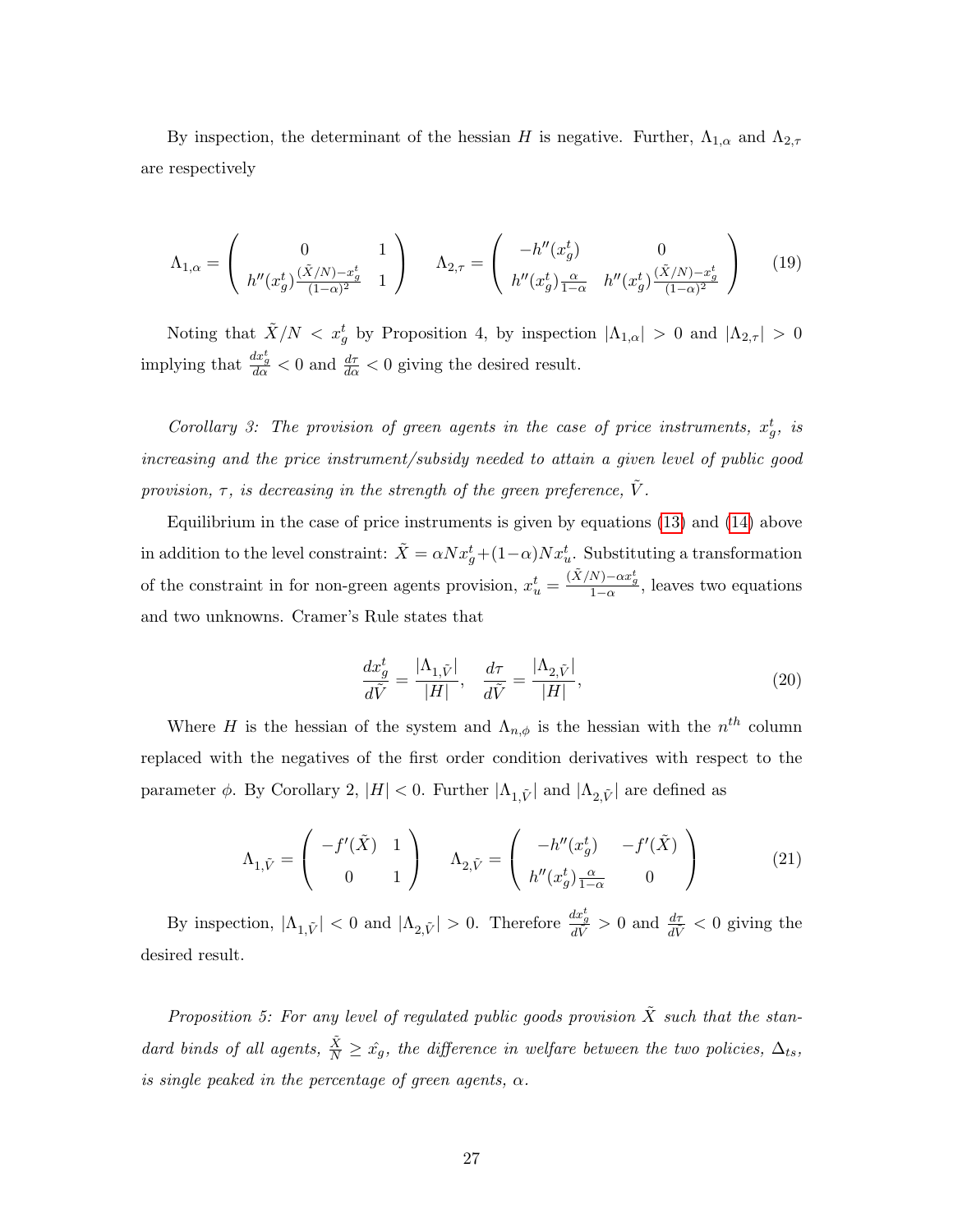This proof proceeds by construction. We first show that the limit of the total derivative of the difference,  $\Delta_{ts}$ , is positive as  $\alpha \to 0^+$  and negative as  $\alpha \to 1^-$ . We then show that the partial derivative of the difference between the policies,  $\Delta_{ts}$ , is positive. We can define  $\Delta_{ts}$  as

<span id="page-27-0"></span>
$$
\Delta_{ts} = \alpha N \int_{\frac{\tilde{X}}{N}}^{x_g^t} h'(x) dx - (1 - \alpha) N \int_{x_u^t}^{\frac{\tilde{X}}{N}} \frac{\tilde{X}}{1 - \alpha} h'(x) dx \tag{22}
$$

The total derivative of equation [\(22\)](#page-27-0) can be found using Leibniz Rule:

$$
\frac{d\Delta_{ts}}{d\alpha} = N \int_{\frac{\tilde{X}}{N}}^{x_g^t} h'(x) dx + \alpha N \left( M h'(x_g^t) \right) + N \int_{x_u^t = \frac{\tilde{X}}{N} - \alpha N}^{\frac{\tilde{X}}{N}} h'(x) dx
$$

$$
- (1 - \alpha) N \left( -M \frac{(\tilde{X}/N) - x_g^t}{(1 - \alpha)^2} h' \left( \frac{(\tilde{X}/N) - \alpha x_g^t}{1 - \alpha} \right) \right)
$$
(23)

$$
M \equiv \frac{(h''(x_u^t)\frac{\tilde{X}}{N} - x_g^t) / ((1 - \alpha)^2)}{h''(x_g^t) + \frac{\alpha}{1 - \alpha} h''(x_u^t)}
$$
(24)

Note that  $M < 0$  for any  $\alpha$  and consider  $\lim_{\alpha \to 0^+}$ . The terms with the intergrals converge to zero leaving only the terms multipling  $M$ . The first term goes to zero and by Proposition 4, the second term is positive signing  $\lim_{\alpha\to 0^+}$  > 0. Similarly,  $\lim_{\alpha\to 1^-}$  is sign by the first term multiplying M which is positive signing  $\lim_{\alpha \to 1^-}$  < 0. Finally, the partial derivative of  $\Delta_{ts}$  is

<span id="page-27-1"></span>
$$
\frac{\partial \Delta_{ts}}{\partial \alpha} = N \int_{\frac{\tilde{X}}{N}}^{x_g^t} h'(x) dx + N \int_{x_u^t = \frac{\tilde{X}}{N - \alpha N}}^{\frac{\tilde{X}}{N}} h'(x) dx - (1 - \alpha) N \left( -M \frac{(\tilde{X}/N) - x_g^t}{(1 - \alpha)^2} h' \left( \frac{(\tilde{X}/N) - \alpha x_g^t}{1 - \alpha} \right) \right)
$$
\n(25)

By inspection, equation [\(25\)](#page-27-1) is positive completing the proof.

Corollary 4: For any level of regulated public goods provision  $\tilde{X}$  such that the standard binds for all agents,  $\frac{\tilde{X}}{N} \geq \hat{x}_g$ , the difference in welfare between the two policies,  $\Delta_{ts}$ , is always increasing in the strength of the green preference,  $\tilde{V}$ .

This proof proceeds by construction. We show that the total derivative of the difference,  $\Delta_{ts}$ , is everywhere greater than zero. Again using Leibniz rule and simplying we find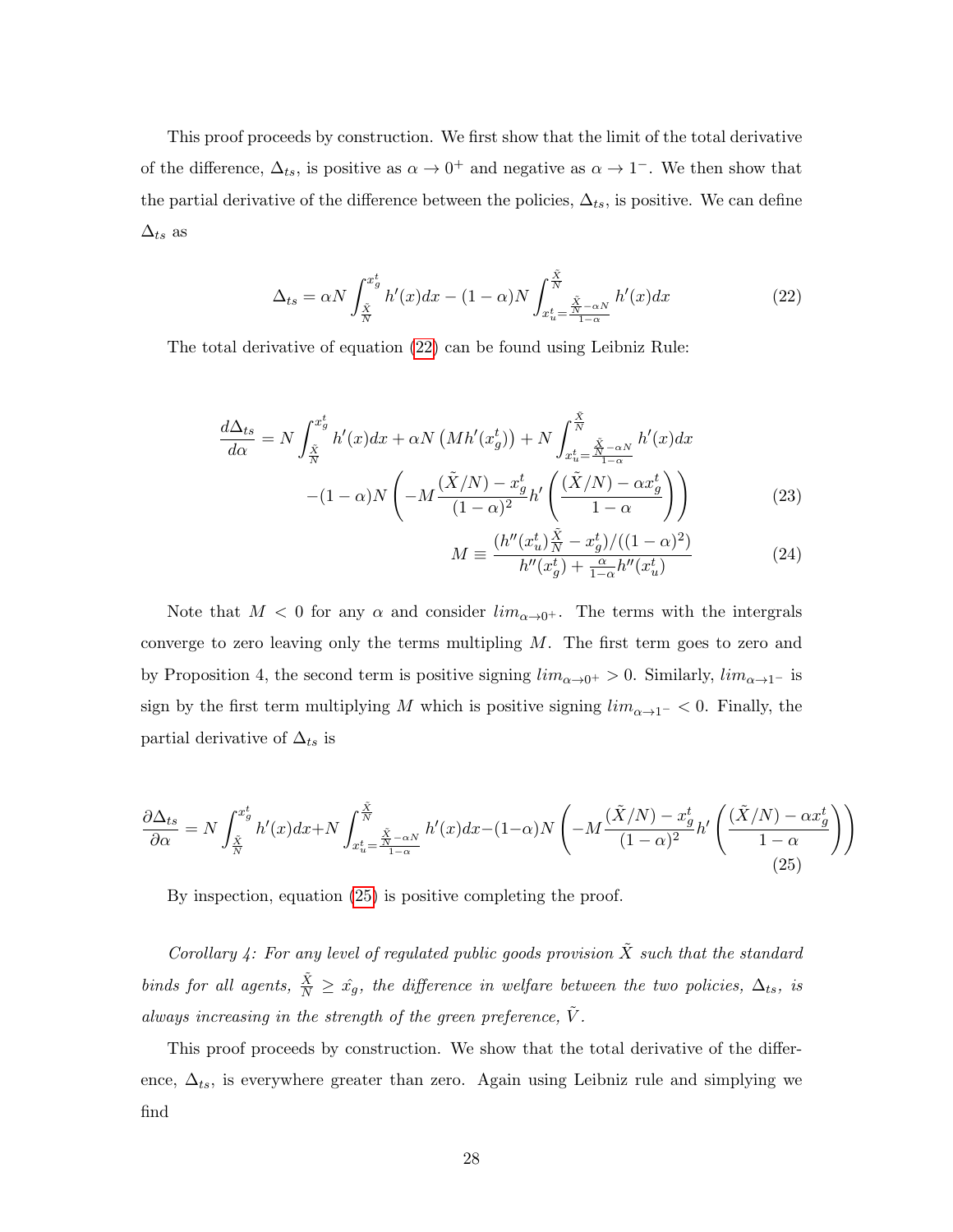<span id="page-28-0"></span>
$$
\frac{d\Delta_{ts}}{d\tilde{V}} = \alpha N \frac{dx_g^t}{d\tilde{V}} \left( h'(x_g^t) - h'\left(\frac{\tilde{X}}{1-\alpha}\right) \right) \tag{26}
$$

By Proposition 4, Corollary 3, and convexity of  $h(\cdot)$ , equation [\(26\)](#page-28-0) is positive, giving the desired result.

Proposition 6: There is an asymmetric price instrument profile which leads to efficient provision of any level of public goods,  $\tilde{X}$ , in which the subsidy for non-greens,  $\tau_u$ , is strictly larger than the subsidy for greens,  $\tau_g$ .

PROOF: There are four conditions which must be jointly satisfied in order to have efficient public good provision with an asymmetric price instrument profile. By Propisition 1 and Proposition 2, these conditions are

$$
h'(x_g^t) = \tau_g + \tilde{V}f'(\tilde{X})
$$
  
\n
$$
h'(x_u^t) = \tau_u + f'(\tilde{X})
$$
  
\n
$$
\tilde{X} = \alpha N x_g^t + (1 - \alpha) N x_u^t
$$
  
\n
$$
h'(x_g^t) = h'(x_u^t)
$$

Substituting in, we get the condition  $\tilde{V} f'(\tilde{X}) + \tau_g = f'(\tilde{X}) + \tau_u$ . Rearranging gives  $(V-1)f'(\tilde{X}) = \tau_u - \tau_g$ . By assumption,  $V > 1$  and  $f'(\cdot) > 0$  giving the desired result.

Proposition 7: In the case of asymmetric costs, the amount of public good provided by greens is falling in the marginal cost of their abatement relative to non-greens. The (uniform) subsidy needed to reach any level of public goods provision is rising in the marginal cost of their abatement.

PROOF: This proof proceeds by construction and is similar to Corollary 2. Using the same notation as in Corollary 2:

$$
\frac{dx_g^t}{d\delta} = \frac{|\Lambda_{1,\alpha}|}{|H|}, \quad \frac{d\tau}{d\delta} = \frac{|\Lambda_{2,\tau}|}{|H|} \tag{27}
$$

These matrices are defined as: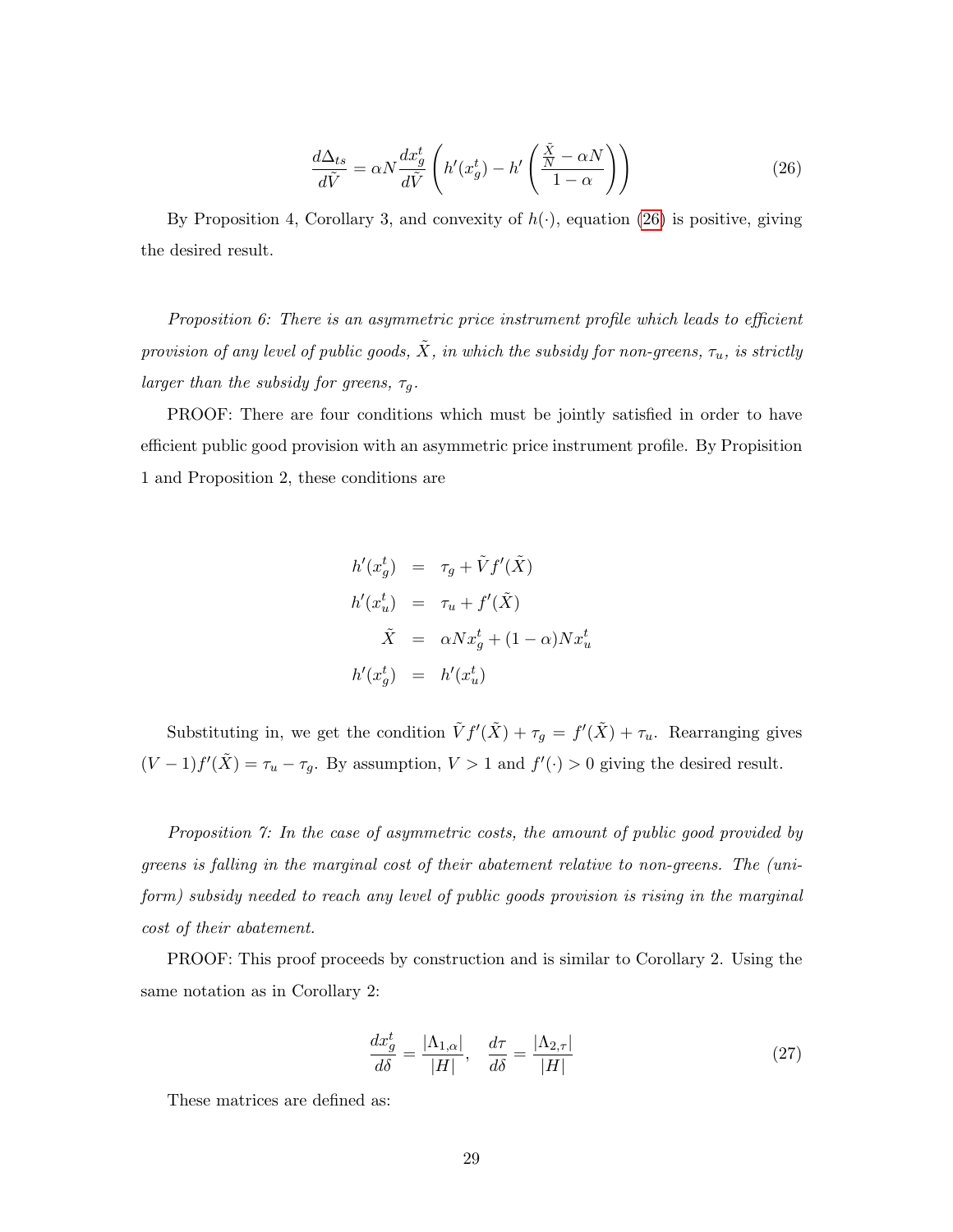$$
H = \begin{pmatrix} \frac{\partial FOC_g}{\partial x_g^t} & \frac{\partial FOC_g}{\partial \tau} \\ \frac{\partial FOC_u}{\partial x_g^t} & \frac{\partial FOC_u}{\partial \tau} \end{pmatrix} = \begin{pmatrix} -h''(x_g^t)\delta & 1 \\ h''(x_g^t)\frac{\alpha}{1-\alpha} & 1 \end{pmatrix}
$$
(28)

By inspection, the determinant of the hessian H is negative. Further,  $\Lambda_{1,\delta}$  and  $\Lambda_{2,\delta}$ are respectively

$$
\Lambda_{1,\delta} = \begin{pmatrix} -h'(x_g^t) & 1\\ 0 & 1 \end{pmatrix} \qquad \Lambda_{2,\delta} = \begin{pmatrix} -h''(x_g^t)\delta & -h'(x_g^t)\\ h''(x_g^t)\frac{\alpha}{1-\alpha} & 0 \end{pmatrix}
$$
(29)

By inspection, the determinants of  $\Lambda_{1,\delta}$  and  $\Lambda_{2,\delta}$  are positive and negative respectively. As a result, using Cramer's rule,  $\frac{dx_g^t}{d\delta} < 0$  and  $\frac{d\tau}{d\delta} > 0$  giving the desired result.

Proposition 8: In the case of asymmetric costs, a uniform price instrument is more efficient than in the symmetric costs case as long as green agents' costs of abatement are negatively correlated with the strength of their green preferences, subject to one regularity condition.

PROOF: We can define the equation [\(22\)](#page-27-0) analog very for this model as

$$
\Delta_{ts} = \alpha N(1+\delta) \int_{\frac{\tilde{X}}{N}}^{x_g^t} h'(x) dx - (1-\alpha) N \int_{x_u^t = \frac{\tilde{X}}{N} - \alpha x_g^t}^{\frac{\tilde{X}}{N}} h'(x) dx
$$
(30)

By inspection,  $\frac{\partial \Delta_{ts}}{\partial \delta} > 0$ . However, accounting for indirect effects as in Proposition 5 we take the total derivative use Leibnitz rule:

$$
\frac{d\Delta_{ts}}{d\delta} = \alpha N \int_{\frac{\tilde{X}}{N}}^{x_g^t} h'(x) dx + \alpha N \frac{dx_g^t}{d\delta} \left( h'(x_g^t) - h'(x_u^t) + \delta h'(x_g^t) \right) \tag{31}
$$

By inspection, the direct effect is still positive but the indirect effect operates in the other direction since  $\frac{dx_g^t}{d\delta} < 0$  from Proposition 7. The net effect, though is still positive as long as

$$
\frac{h(x_g^t) - h\left(\frac{\tilde{X}}{N}\right)}{-\frac{dx_g^t}{d\delta}h'(x_g^t)} > 1 + \delta. \tag{32}
$$

This is a regularity condition ensuring that the green agents do not have a marginal cost of abatement curve that is so high they provide less of the public good than non-green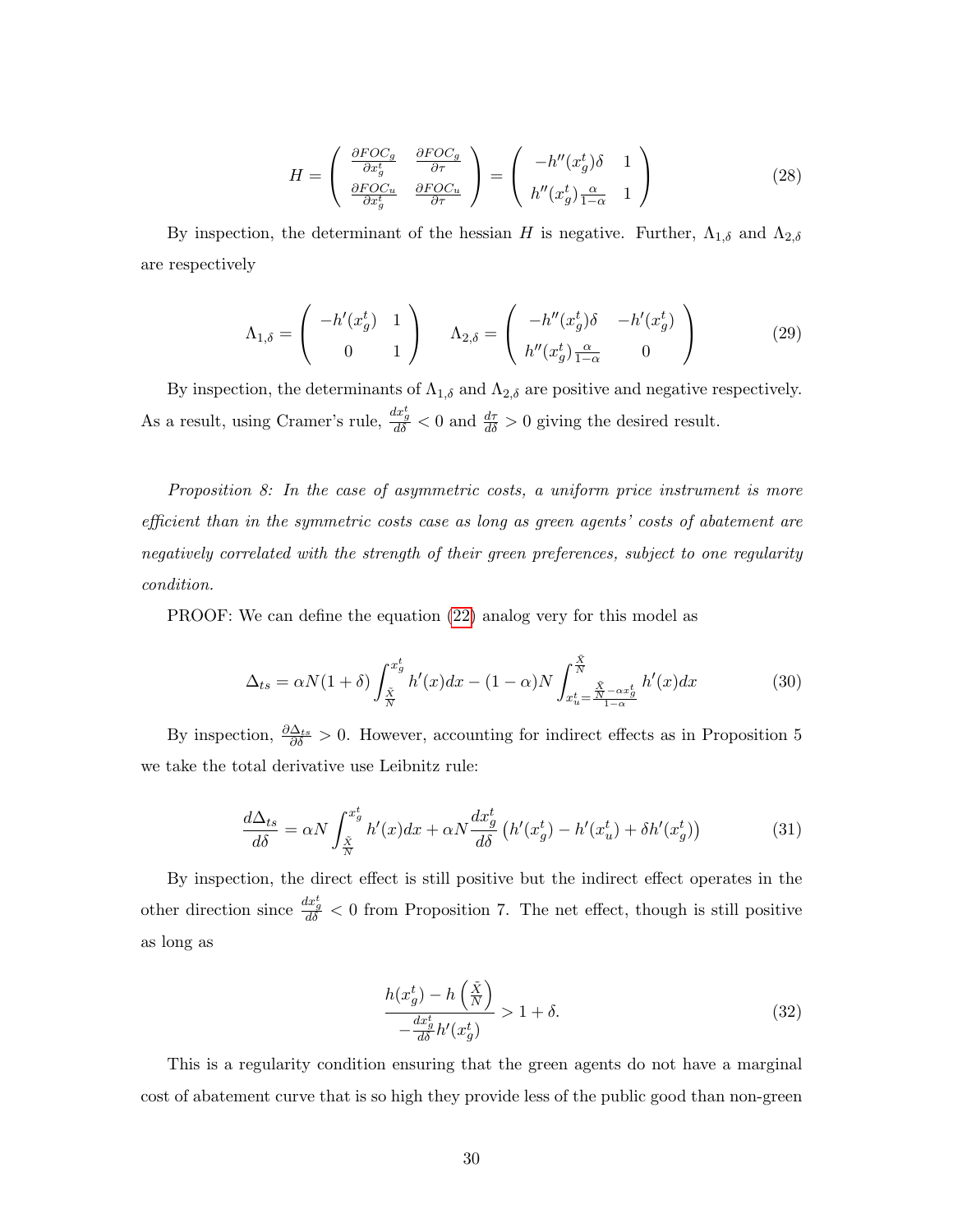agents. This concludes the proof.

## Appendix B

This appendix shows equivalence between the model used in this paper and a model with a linear budget constraint but decreasing marginal utility with respect to the private good.

The utility and budget specification in this paper are represented as

<span id="page-30-2"></span>
$$
U_i(c_i, X | \Theta) = c_i + \tilde{V} f_i(X)
$$
  
s.t.  $y_i = c_i + h(x_i)$   

$$
\Rightarrow U_i(c_i, X | \Theta) = y_i - h(x_i) + \tilde{V} f_i(X)
$$

As shown above, the first order condition of the consumer's problem is

$$
h'(x_i^*) \ge \tilde{V}f'(X^*) \quad \forall \ i
$$
\n<sup>(33)</sup>

The function  $h'(x_i^*)$  is the first derivative of a convex function.

It is possible to use a linear budget constraint with decreasing marginal utility of the numeraire consumption good. Assume that utility derived from the numeraire consumption good is described by a concave function  $\nu(c)$ ,  $\nu'(c) > 0$ , and  $\nu''(c) < 0$ . The consumer's choice problem can then be expressed as

<span id="page-30-0"></span>
$$
U_i(c_i, X | \Theta) = \nu(c_i) + \tilde{V} f_i(X)
$$
  
s.t.  $y_i = c_i + p_x x_i$   

$$
\Rightarrow U_i(c_i, X | \Theta) = \nu(y_i - p_x x_i) + \tilde{V} f_i(X)
$$
 (34)

Now consider the private equilibrium of the consumer given the model in equation [\(34\)](#page-30-0). The consumer's first order condition is

<span id="page-30-1"></span>
$$
- p_x \nu'(y_i - p_x x_i) \ge \tilde{V} f'_i(X) \tag{35}
$$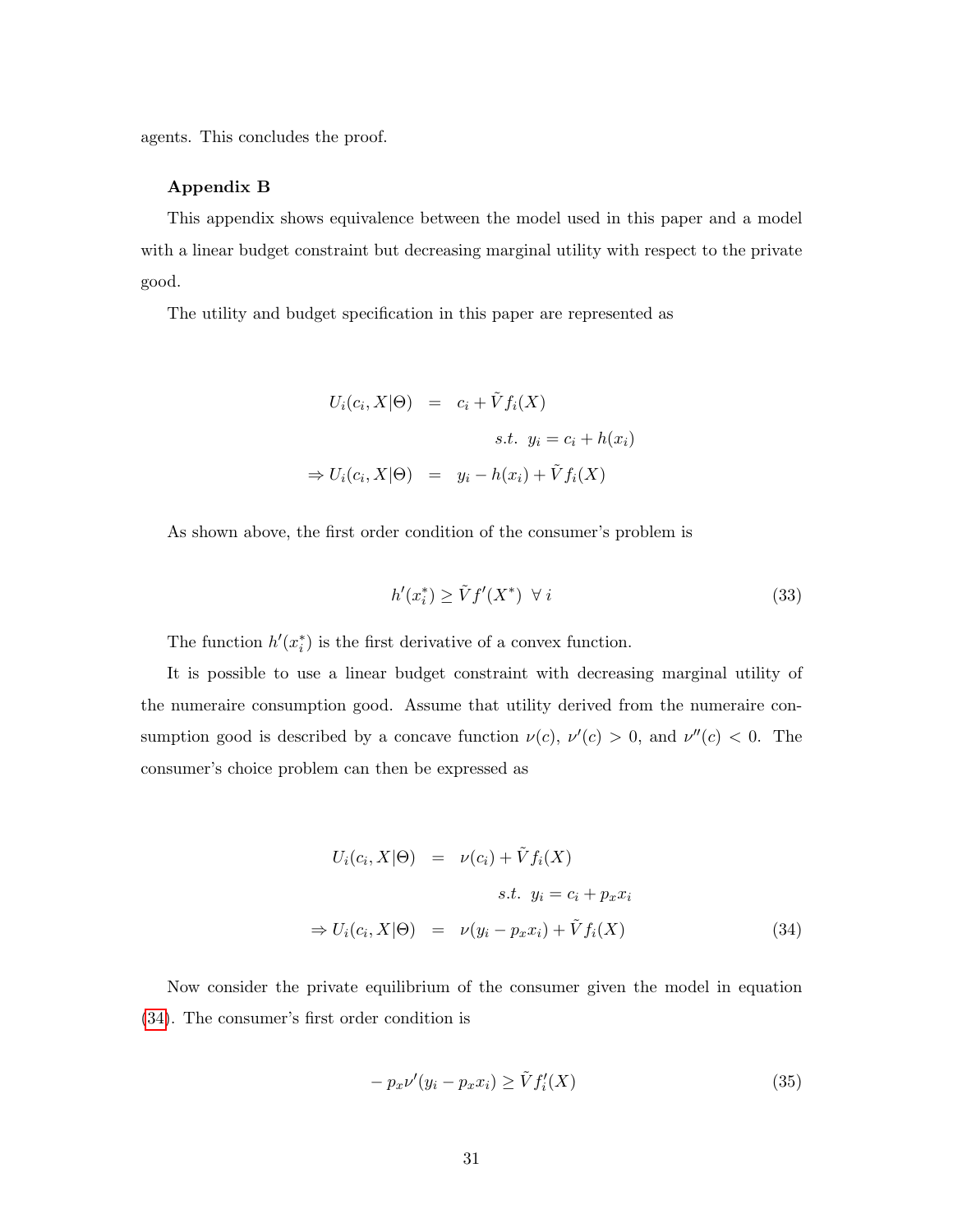with equality if  $x_i > 0$ . The left hand side of the consumer's first order condition in equation [\(35\)](#page-30-1) is the opportunity cost of spending additional resources on purchase of the public good. Specifically,  $-p_x\nu'(y_i - p_x x_i)$  can be evaluated as a function of  $x_i$  in equilibrium as opposed to a function of  $c_i$ . If  $\nu(c_i)$  is concave and increasing in  $c_i$  then by definition it is concave and decreasing in  $x_i$ . Further,  $-p_x\nu'(y_i - p_x x_i)$  is increasing in  $x_i$ . Figure 6 shows this relationship visually.



Figure 6: Equivalence of Alternative Utility Specification

Importantly, the left hand side of equations [\(33\)](#page-30-2) and [\(35\)](#page-30-1) are both increasing functions of the arguments  $x_i$ . As a result, equilibrium in these models will be equivalent. For example, the proof of Proposition 1 under this alternative specification is as follows:

Proposition 1: Green agents always provide more of the public good than non-green agents.

PROOF: By definition,  $\tilde{V}$  is strictly larger for greens than non-greens. Private equilibrium provision for greens,  $\hat{x_g}$ , and non-greens,  $\hat{x_u}$ , are implicitly defined by the following system of equations: